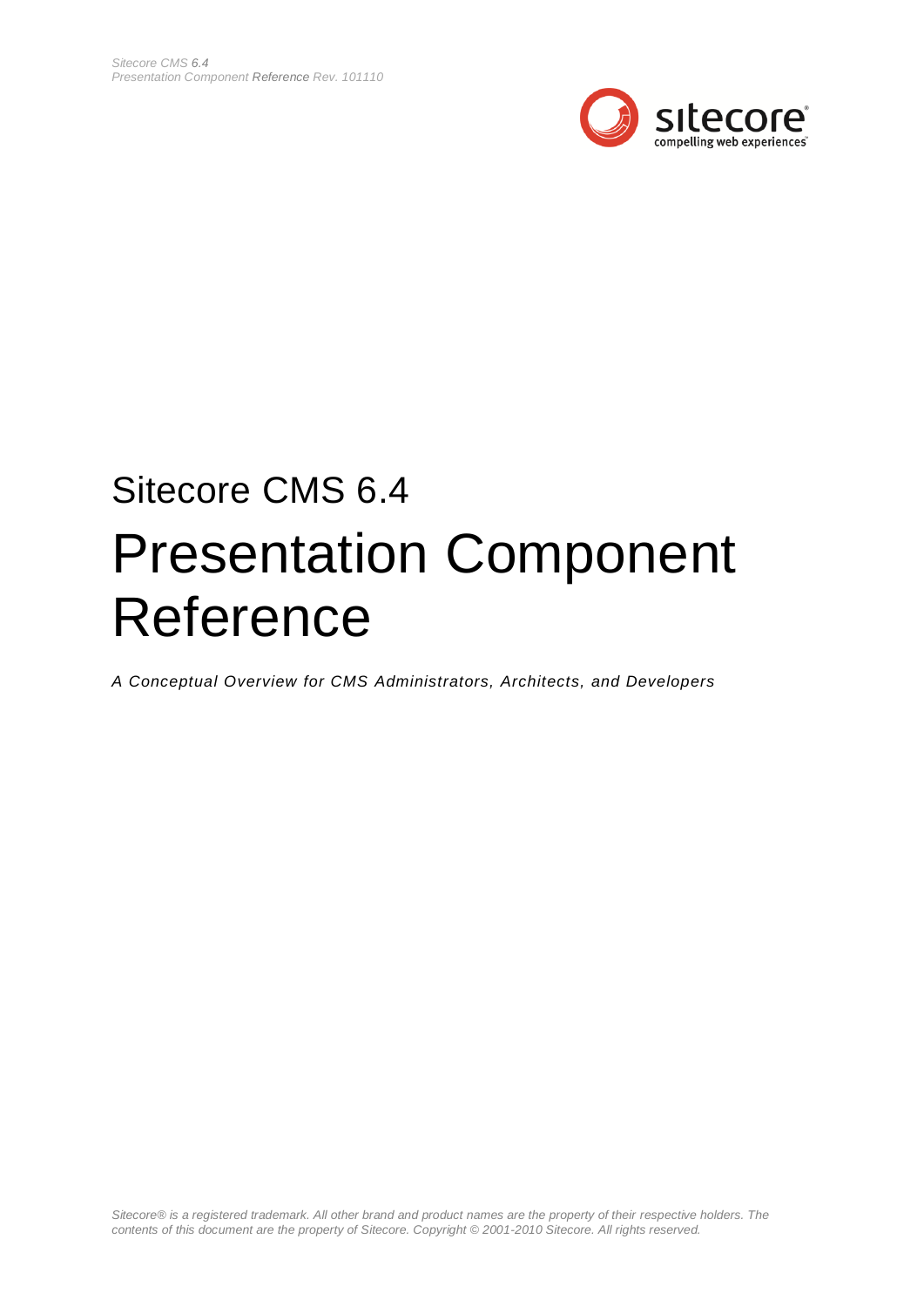

### **Table of Contents**

| Chapter 1     |                                                                                      |    |
|---------------|--------------------------------------------------------------------------------------|----|
|               |                                                                                      |    |
| 2.1           |                                                                                      |    |
| 2.2           |                                                                                      |    |
|               |                                                                                      |    |
|               |                                                                                      |    |
| 2.3           |                                                                                      |    |
| 2.3.1         |                                                                                      |    |
| 2.3.2         |                                                                                      |    |
| 2.4           |                                                                                      |    |
| 2.4.1         |                                                                                      |    |
| 2.4.2         |                                                                                      |    |
| 2.4.3         |                                                                                      |    |
|               |                                                                                      |    |
|               |                                                                                      |    |
|               |                                                                                      |    |
|               |                                                                                      |    |
|               |                                                                                      |    |
|               |                                                                                      |    |
| 2.4.4         |                                                                                      |    |
|               |                                                                                      |    |
|               | Rendering Settings Data Templates and the Parameters Template Rendering Property  12 |    |
|               |                                                                                      |    |
|               |                                                                                      |    |
|               |                                                                                      |    |
|               |                                                                                      |    |
|               |                                                                                      |    |
|               |                                                                                      |    |
|               |                                                                                      |    |
|               |                                                                                      |    |
|               |                                                                                      |    |
|               |                                                                                      |    |
|               |                                                                                      |    |
|               |                                                                                      |    |
|               |                                                                                      |    |
|               |                                                                                      |    |
| 2.4.6         |                                                                                      |    |
| $2.5^{\circ}$ |                                                                                      |    |
|               |                                                                                      |    |
| 2.5.2         |                                                                                      |    |
| 2.5.3         |                                                                                      |    |
| 2.5.4         |                                                                                      |    |
| 2.6           |                                                                                      |    |
| Chapter 3     |                                                                                      |    |
| 3.1           |                                                                                      |    |
| 3.1.1         |                                                                                      | 22 |
| 3.2           |                                                                                      | 23 |
| 3.2.1         |                                                                                      | 23 |
|               |                                                                                      |    |
| 3.2.2         |                                                                                      |    |
| 3.3           |                                                                                      |    |
| 3.3.1         |                                                                                      |    |
| 3.3.2         |                                                                                      |    |
|               |                                                                                      |    |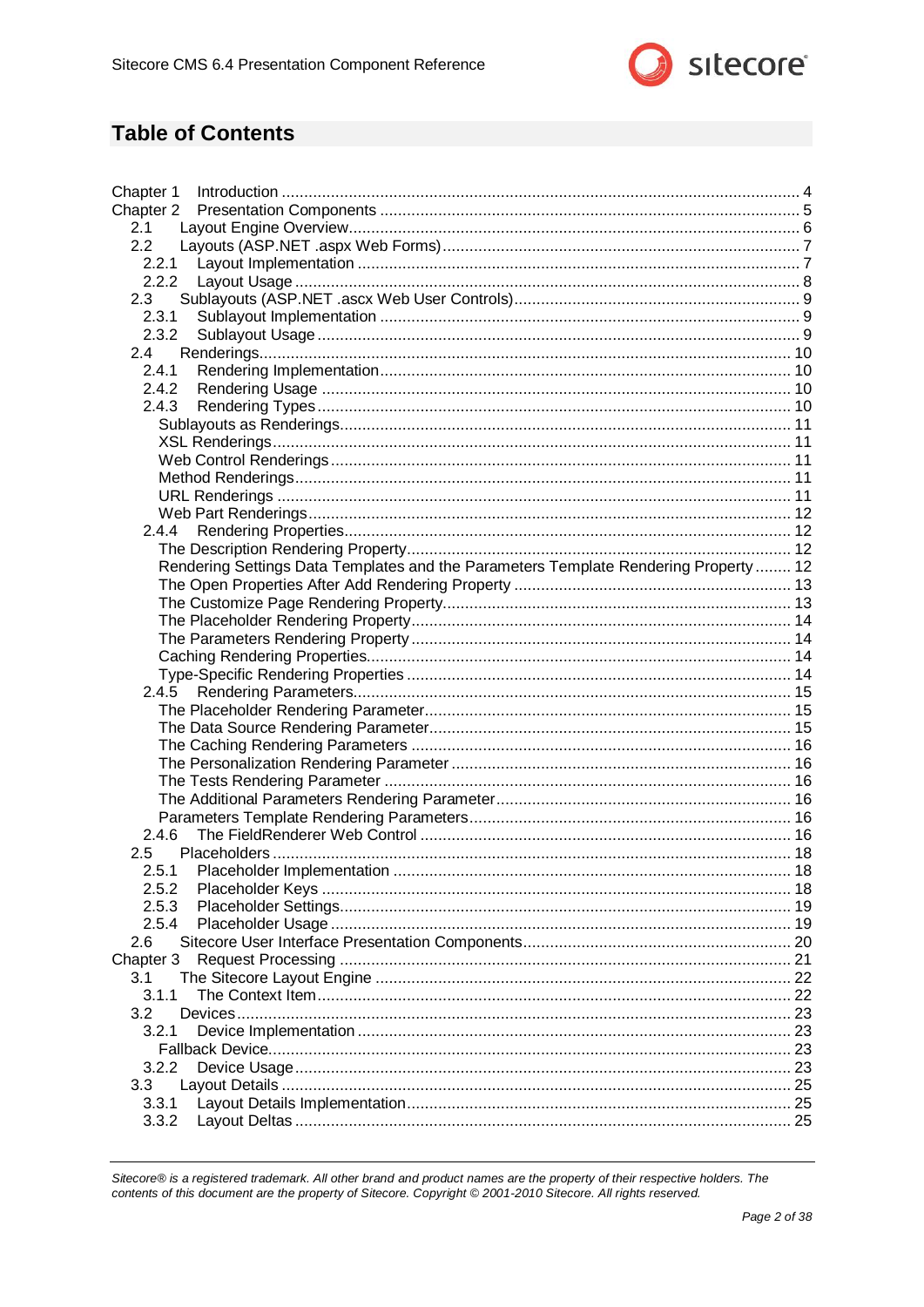

| 3.4   |  |
|-------|--|
|       |  |
| 4.1   |  |
| 4.2   |  |
|       |  |
|       |  |
|       |  |
|       |  |
|       |  |
|       |  |
|       |  |
|       |  |
|       |  |
|       |  |
| 5.1   |  |
| 5.2   |  |
| 5.2.1 |  |
| 5.2.2 |  |
| 5.2.3 |  |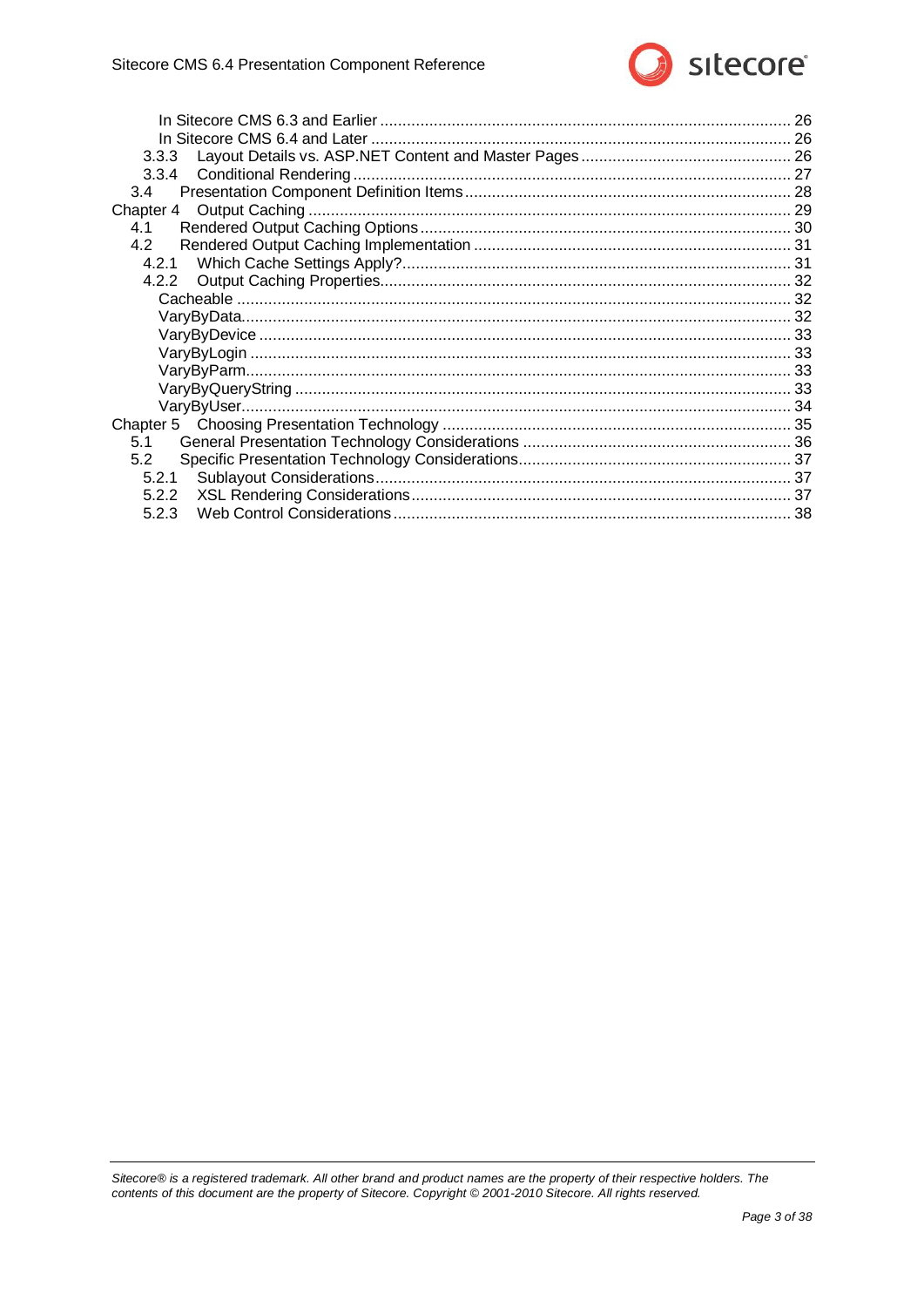

# **Chapter 1**

-

# <span id="page-3-0"></span>**Introduction**

This document describes the presentation components used by the Sitecore layout engine, including layouts, sublayouts, renderings, and placeholders. CMS architects, developers, and administrators should read this document before implementing Sitecore solutions.<sup>1</sup> Use this document to identify presentation components and technologies to minimize development, maintenance, and administration costs.

This document first describes the types of presentation components, including layouts, sublayouts, and renderings. This document then explains how the layout engine assembles presentation components to service HTTP requests, including devices and layout details. This document then describes how to cache the output of presentation components, and then provides considerations for choosing between presentation technologies for each component.

This document contains the following chapters:

- [Introduction](#page-3-0)
- [Presentation Components](#page-4-0)
- [Request Processing](#page-20-0)
- [Output Caching](#page-28-0)
- [Choosing Presentation Technology](#page-34-0)

[http://sdn.sitecore.net/Reference/Sitecore%206/Presentation%20Component%20Cookbook.aspx.](http://sdn.sitecore.net/Reference/Sitecore%206/Presentation%20Component%20Cookbook.aspx) For information about implementing XSL renderings, see the Presentation Component XSL Reference at [http://sdn.sitecore.net/Reference/Sitecore%206/Presentation%20Component%20XSL%20Reference.](http://sdn.sitecore.net/Reference/Sitecore%206/Presentation%20Component%20XSL%20Reference.aspx) [aspx.](http://sdn.sitecore.net/Reference/Sitecore%206/Presentation%20Component%20XSL%20Reference.aspx) For more information about implementing .NET rendering components, see the Presentation Component API Cookbook at

<sup>1</sup> For instructions to use the features described in this document, see the Presentation Component Cookbook at

[http://sdn.sitecore.net/Reference/Sitecore%206/Presentation%20Component%20API%20Cookbook.a](http://sdn.sitecore.net/Reference/Sitecore%206/Presentation%20Component%20API%20Cookbook.aspx) [spx.](http://sdn.sitecore.net/Reference/Sitecore%206/Presentation%20Component%20API%20Cookbook.aspx)

*Sitecore® is a registered trademark. All other brand and product names are the property of their respective holders. The contents of this document are the property of Sitecore. Copyright © 2001-2010 Sitecore. All rights reserved.*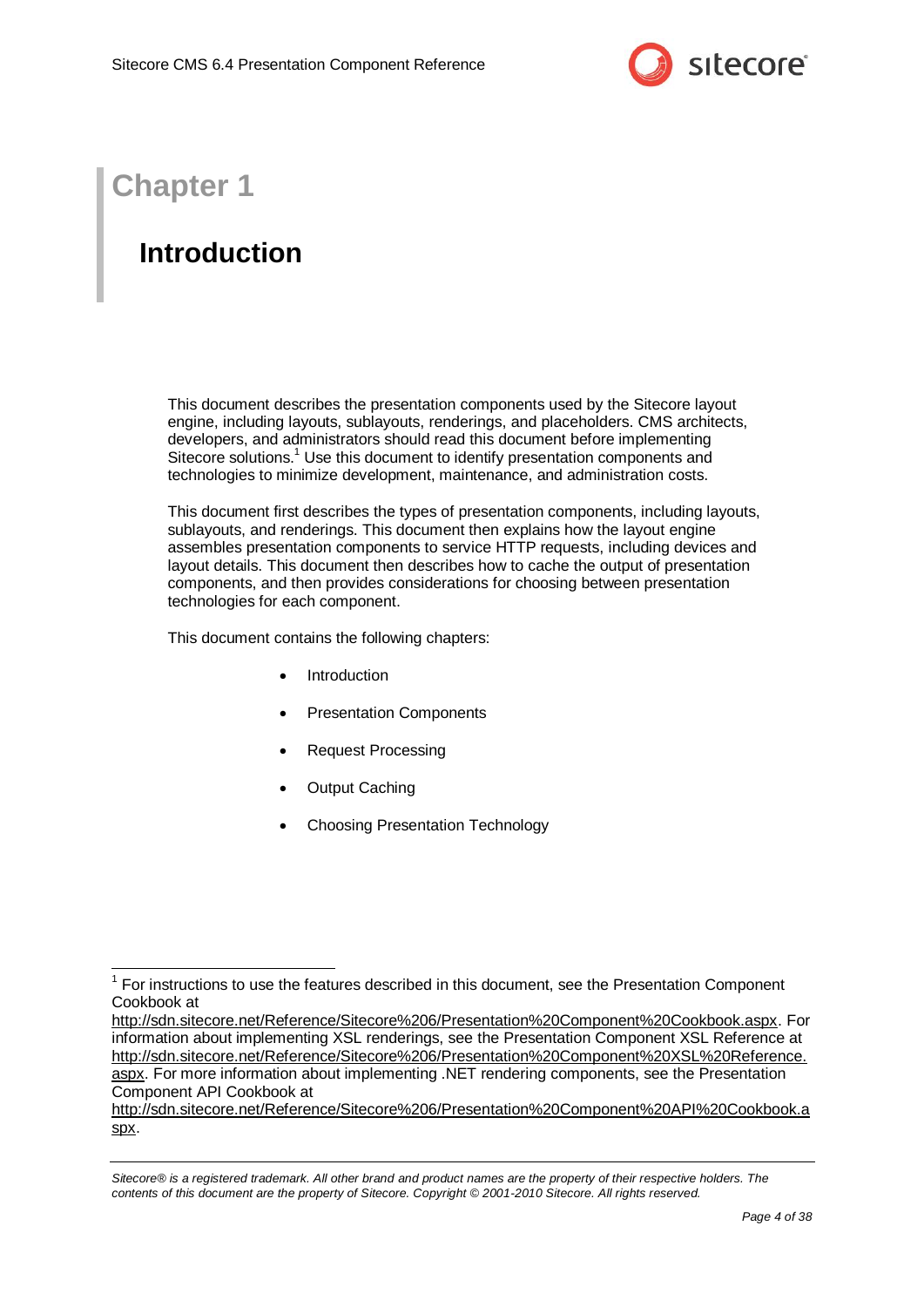

# **Chapter 2**

# <span id="page-4-0"></span>**Presentation Components**

After providing an overview of the Sitecore layout engine, this document describes the types of presentation components that it uses, including layouts, sublayouts, renderings, and placeholders. This chapter concludes with a description of the XML presentation components used by the Sitecore user interfaces.

This chapter contains the following sections:

- [Layout Engine Overview](#page-5-0)
- [Layouts \(ASP.NET .aspx Web](#page-6-0) Forms)
- [Sublayouts \(ASP.NET .ascx Web](#page-8-0) User Controls)
- **[Renderings](#page-9-0)**
- [Placeholders](#page-17-0)
- [Sitecore User Interface Presentation Components](#page-19-0)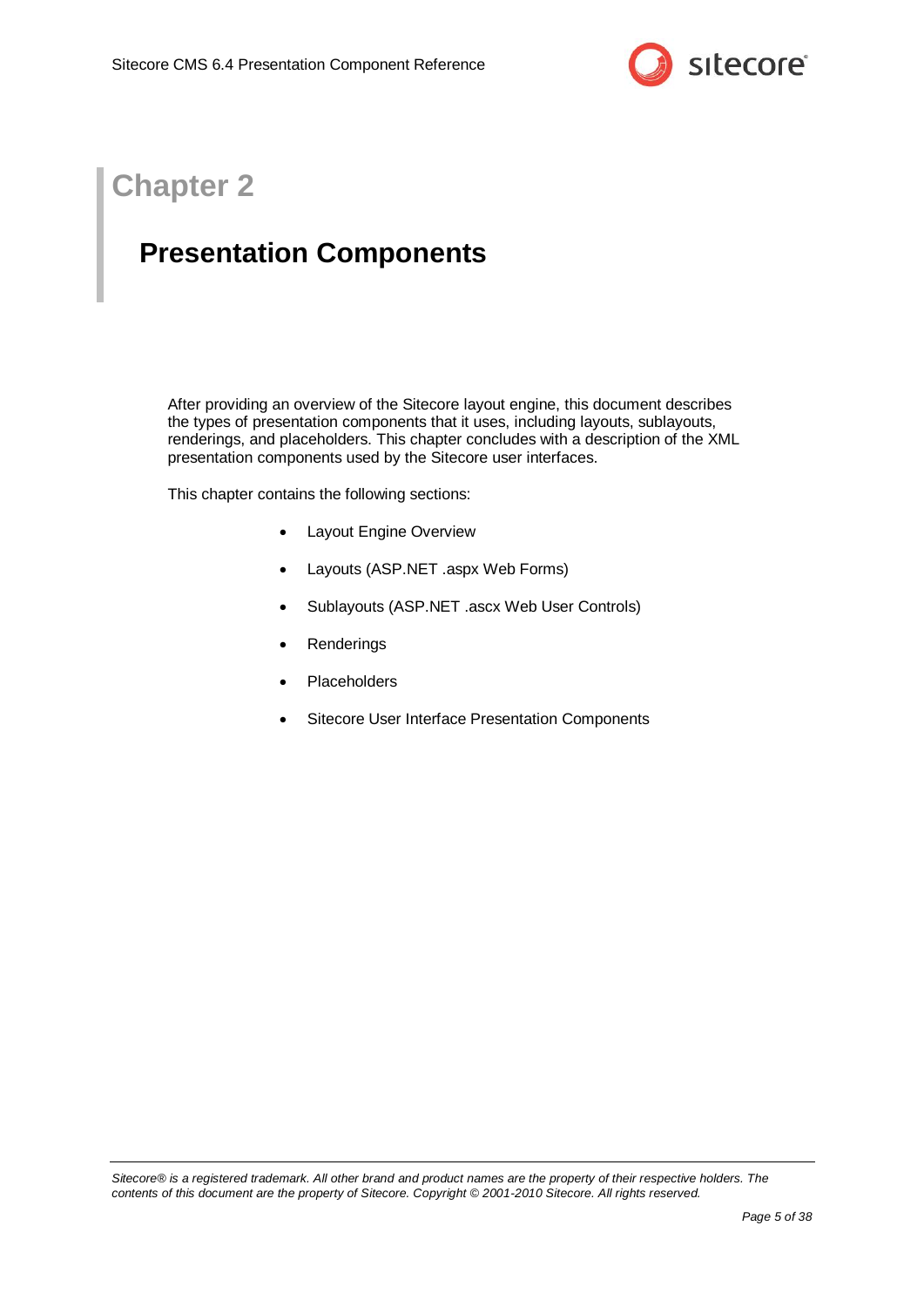

### <span id="page-5-0"></span>**2.1 Layout Engine Overview**

The Sitecore layout engine extends the ASP.NET Web application server to merge content with presentation logic dynamically when Web clients request resources. The layout engine dynamically merges content in the database with code in files according to layout details defined in the context item, which corresponds to the URL requested by the Web client. The layout engine determines the context language, device type, and other criteria from the HTTP request. Presentation components generate different output based on the Sitecore context. For more information about the context item, see the section [The Context Item](#page-21-1)

The ASP.NET Web application server represents pages as hierarchies of literal and server controls. Literal controls represent markup elements, such as HTML tags. Server controls represent ASP.NET classes that generate output dynamically. Each control is responsible for rendering a different component on the page. ASP.NET assembles responses to HTTP requests by assembling the literal controls and invoking the server controls to write to the response stream. Server controls generate output dynamically and can respond to page events.

The Sitecore layout engine adds facilities beyond those provided by ASP.NET, including:

- The layout engine makes it easy to invoke XSL transformations in addition to .NET logic.
- The layout engine allows you to use bind controls to placeholders dynamically and declaratively through a browser-based user interface.
- The layout engine provides the ability to cache the output of each presentation components by different criteria.
- The layout engine provides conditional rendering, allowing you to use logic to affect the controls used to service a page request at runtime.

The layout engine services HTTP requests with the presentation components specified for the context device in layout details for the context item, or in the standard values of the data template associated with the context item if that item does not define layout details. Sitecore assembles the page response from the hierarchy of presentation components specified in layout details for the context device. Each presentation component can invoke any .NET API including Sitecore APIs, and can access any content, metadata, item relations, and configuration settings including Sitecore repositories.

Each presentation component can generate different output depending on the context of the user, such as whether the user has authenticated, the profile of the user including security authorization, the requested language. Like any ASP.NET control, presentation components can respond to events, such as when the user clicks the component.

Sitecore provides the browser-based **Developer Center** application for registering and working with presentation components. Developers often manage presentation components using Microsoft **Visual Studio** and source code management systems.

#### **Important**

In many Web solutions, HTTP requests correspond to files on disk. Sitecore HTTP requests correspond to items in a Sitecore database. Each item contains layout details. Layout details instruct Sitecore which presentation components to apply. Developers manage presentation components as files on disk, such as ASP.NET Web forms  $(.aspx)$ , XSL transformation files  $(.xst)$ , and .NET assemblies (.dll). For more information about layout details, see the section [Layout Details.](#page-24-0)

#### **Important**

Presentation components include both a definition item in Sitecore and zero or more files on disk. When you copy presentation components from one Sitecore instance to another, include any updated definition items and files, and include assemblies rather than code files when possible.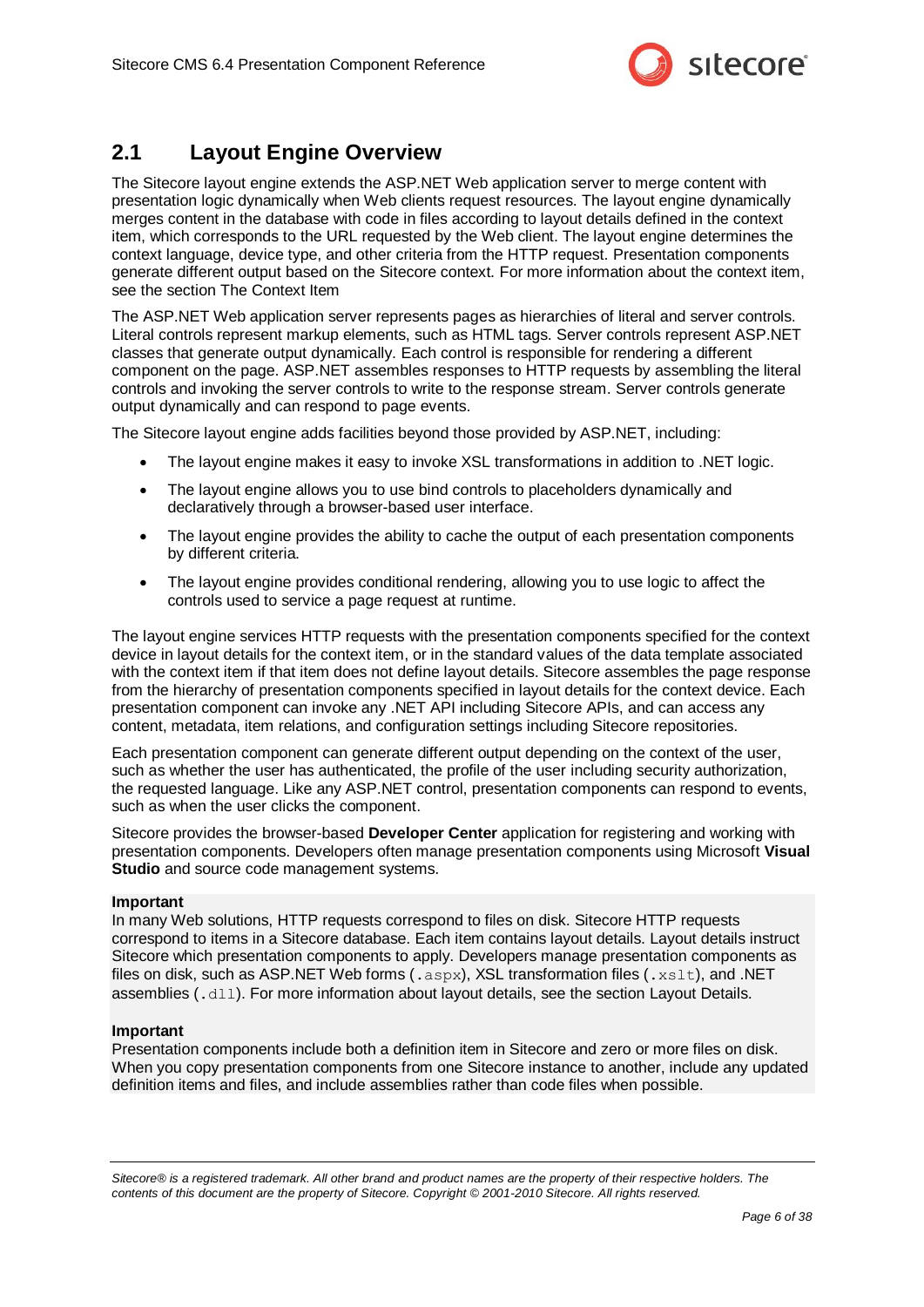

### <span id="page-6-0"></span>**2.2 Layouts (ASP.NET .aspx Web Forms)**

Layouts define the outermost reusable markup superstructures common to the greatest number of pages. Developers use layouts:

- To reuse the same markup superstructure for any number of page views, dynamically binding other presentation components to enclosed placeholders as defined by layout details for the requested item.
- To define the outermost markup layer for individual pages or other features, such as a layout for a site's home page that differs from all other pages.
- To format content differently to service HTTP requests from different types of devices, such as Web browsers, printers, and mobile devices.

### <span id="page-6-1"></span>**2.2.1 Layout Implementation**

Sitecore layouts are reusable ASP.NET Web forms (.aspx) that you register with Sitecore. ASP.NET can use Web forms to service HTTP requests. Sitecore services HTTP request by invoking one of the layouts associated with the requested item. Sitecore uses properties of the request and the requested item to determine which layout to invoke.

Layouts include a definition item in Sitecore and an . aspx file on the file system. Some layouts include supporting files, such as  $C# code$  ( $, cs$ ). Some projects compile code files into .NET assemblies (.dll).

#### **Note**

In addition to C#, Sitecore supports all languages that ASP.NET supports.

#### **Note**

Developers typically manage file assets using a source code management system rather than Sitecore and use release management techniques instead of publishing.

Sitecore manages layouts definition items beneath the /Sitecore/Layout/Layouts item in the content tree. Layout definition items use the System/Layout/Layout data template. The **Path** field in the **Data** section of each layout definition item references the path to an .aspx file relative to the document root of the Web site.

Using Microsoft **Visual Studio** or the **Developer Center,** you bind controls that the layout always uses to the layout statically, at design time. Each time the layout engine services an HTTP request with that layout, it replaces each control in the layout file  $(0.88)$  with the markup generated by invoking that control.

The layout engine determines additional server controls to bind dynamically to placeholders controls in the layout. The layout engine replaces each placeholder in the layout file (.aspx) with the output of the specified controls. For more information about placeholders, see the section [Placeholders.](#page-17-0) For more information about layout details, see the section [Layout Details.](#page-24-0)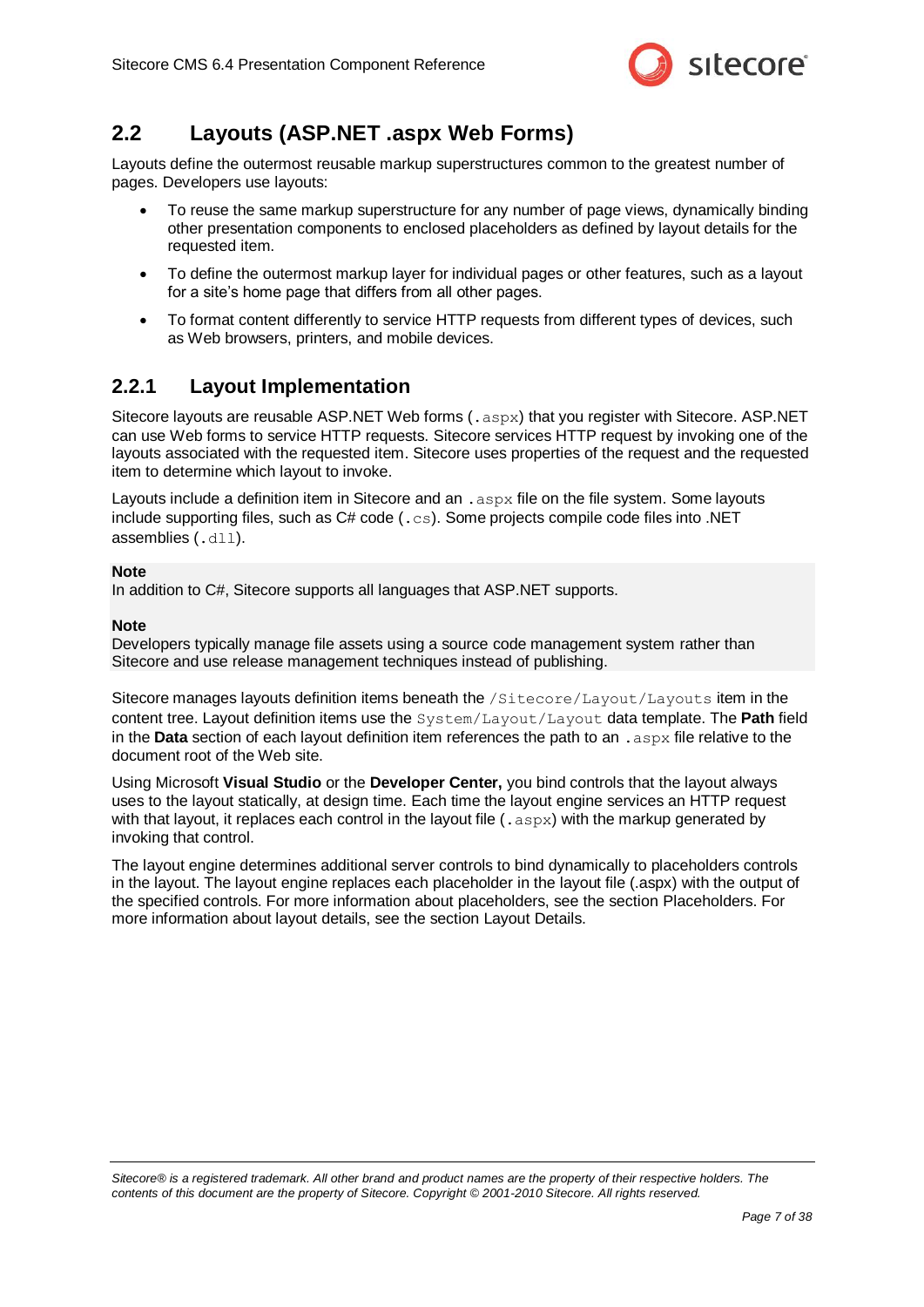

#### **Note**

Sitecore solutions do not use layouts to process every HTTP request. The IIS Web serves services some HTTP requests by serving static files from disk.<sup>2</sup> Some requests activate media or other ASP.NET handlers that do not use layout details or layouts. You can configure the value attribute of the /configuration/sitecore/settings/setting element in web.config with name IgnoreUrlPrefixes to prevent Sitecore from processing specific requests, causing ASP.NET to process the request without Sitecore.

### <span id="page-7-0"></span>**2.2.2 Layout Usage**

Each HTTP request activates at most a single layout. Each logical Web site usually involves at least one layout per supported device. For example, a Web site that supports both Web browsers and mobile devices can use one layout for Web browsers and another layout for mobile devices. Layouts are generally the most reusable presentation component. Some Sitecore solutions use a single layout for all pages for a single device.

#### **Note**

Layouts only involve code when logic applies at the page level. Global logic belongs in another facility such as the global application (qlobal.asax), a pipeline processor, or an event handler. Application logic belongs in individual presentation components, such as sublayouts. For more information about sublayouts, see the section [Sublayouts as Renderings.](#page-10-0)

#### **Tip**

To minimize the number of layouts required, dynamically bind presentation components using placeholders and layout details.

 2 For information about configuring IIS to use ASP.NET to process additional requests, see the guide to Dynamic Links at [http://sdn.sitecore.net/Reference/Sitecore%206/Dynamic%20Links.aspx.](http://sdn.sitecore.net/Reference/Sitecore%206/Dynamic%20Links.aspx)

*Sitecore® is a registered trademark. All other brand and product names are the property of their respective holders. The contents of this document are the property of Sitecore. Copyright © 2001-2010 Sitecore. All rights reserved.*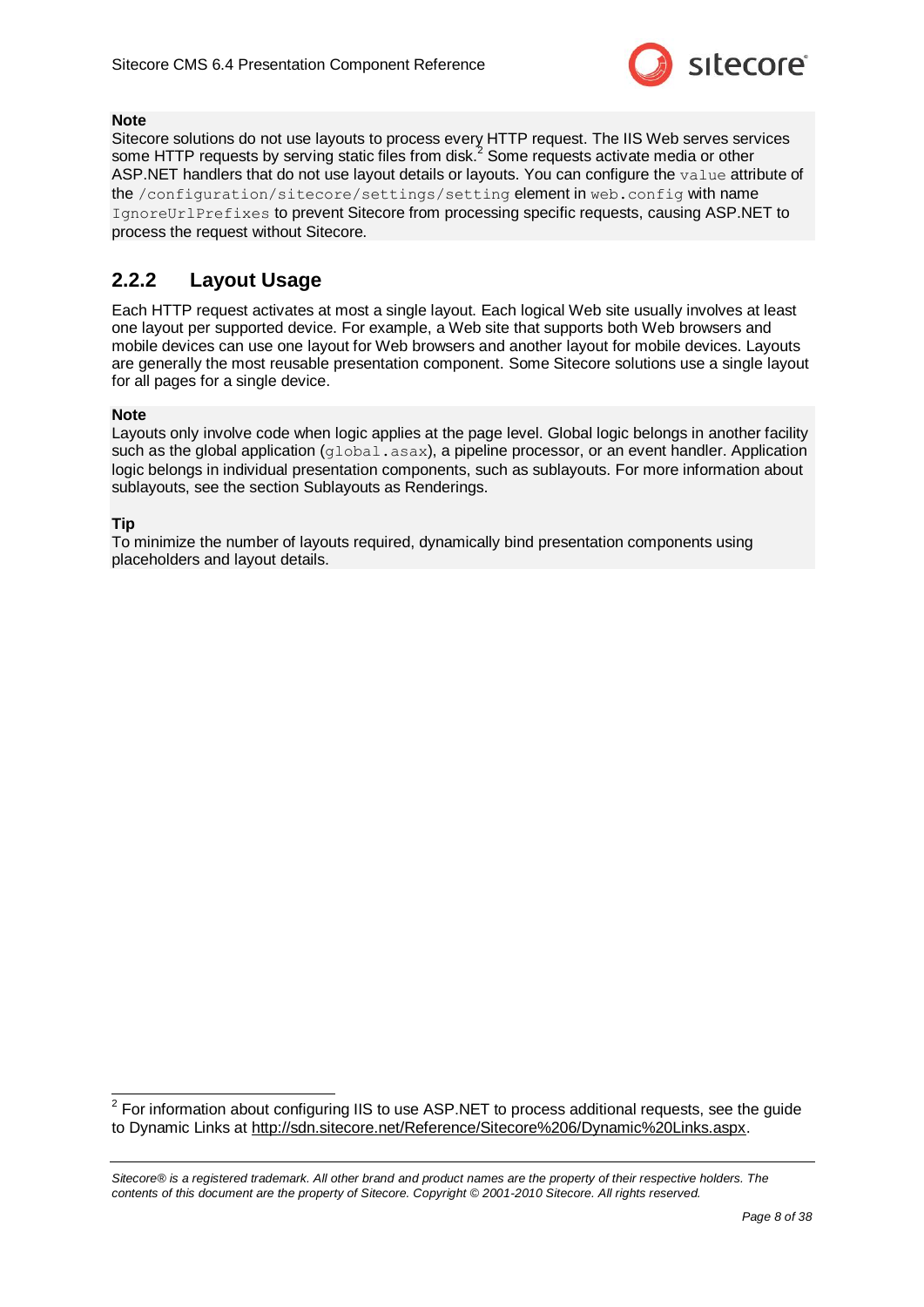

### <span id="page-8-0"></span>**2.3 Sublayouts (ASP.NET .ascx Web User Controls)**

Sublayouts define markup structures use within a layout or nested within another sublayout. Developers use sublayouts:

- To render content on a page.
- To retrieve data from external systems.
- To contain markup substructures shared to multiple pages, where that substructure may function as a superstructure for further nested components.
- To reuse the markup superstructure defined in a layout with different internal dimensions defined in different sublayouts.
- To deeply nest components dynamically using placeholders in sublayouts.
- To implement ASP.NET applications as page components rather than entire pages.
- To contain reusable groups of controls bound to multiple layouts.

### <span id="page-8-1"></span>**2.3.1 Sublayout Implementation**

Sublayouts are ASP.NET Web user controls that you register with Sitecore. Each HTTP request that activates a layout can invoke zero or more sublayouts and other presentation components to populate that layout. You can bind sublayouts statically to a layout or another sublayout, or dynamically to a placeholder in a layout or nested sublayout using layout details. For more information about layout details, see the section [Layout Details.](#page-24-0)

Sublayouts include a definition item in Sitecore and an . ascx file on the file system. Some sublayouts include supporting files, such as  $C# \text{ code } (0.05)$ . Some projects compile code files into .NET assemblies (.dll).

Sitecore manages sublayouts definition items beneath the /Sitecore/Layout/Sublayouts item in the content tree. Layout definition items use the System/Layout/Sublayout data template. The **Path** field in the **Data** section of each layout definition item references the path to an .ascx file relative to the document root of the Web site.

Each sublayout contains markup representing a hierarchy of literals and dynamic server controls. Developers bind some server controls to sublayouts statically and others to placeholder controls in the sublayout dynamically according to layout details. For more information about placeholders, see the section [Placeholders.](#page-17-0) For more information about layout details, see the section [Layout Details.](#page-24-0)

### <span id="page-8-2"></span>**2.3.2 Sublayout Usage**

Sublayouts are the most flexible presentation component. You can use sublayouts to embed markup fragments in a layout or another sublayout, to implement Web applications (forms), to create reusable groups of controls, to generate markup dynamically, to invoke APIs that do not generate any markup, or for any other purpose.

#### **Note**

Sublayouts are more likely than layouts to include code files.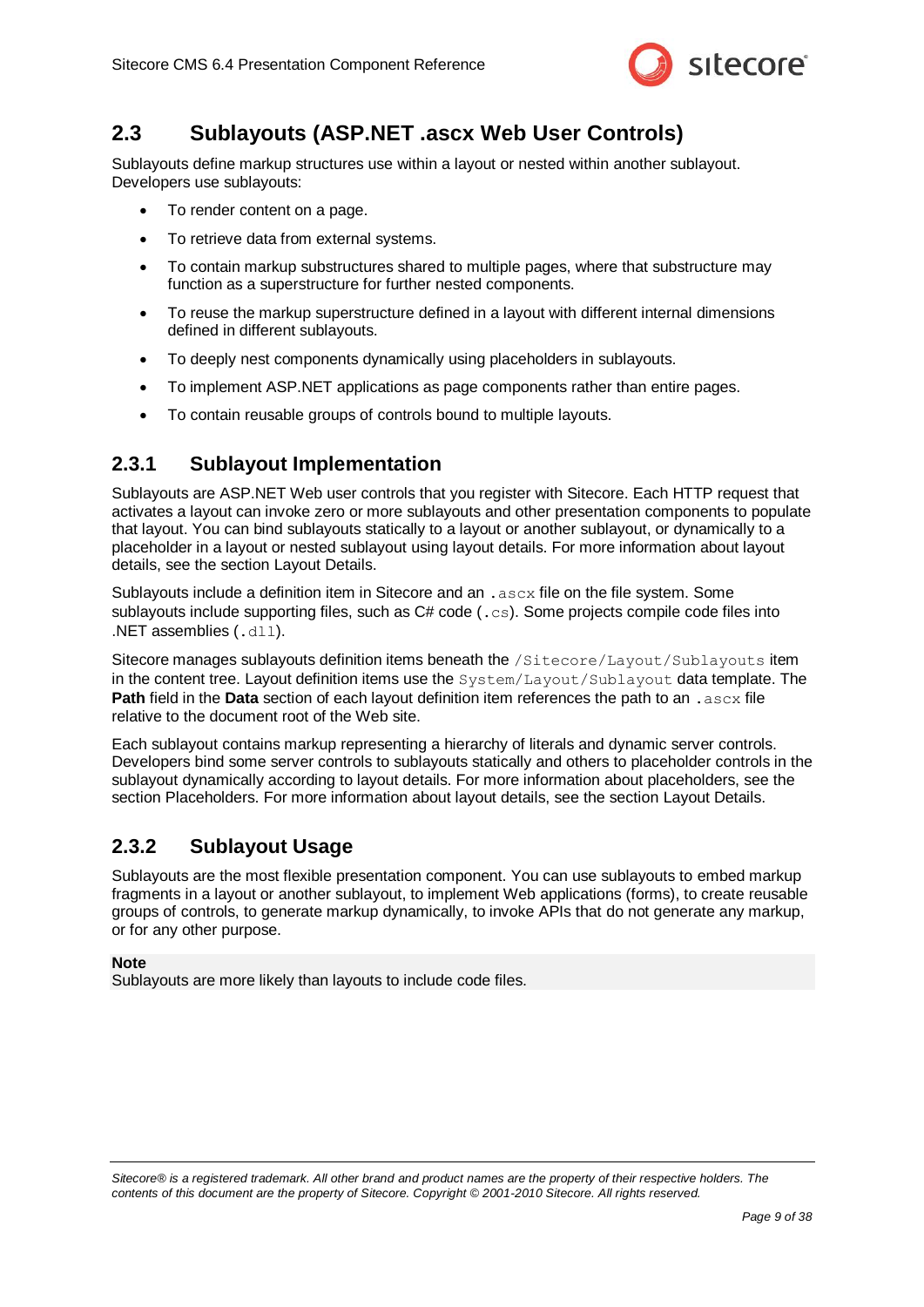

### <span id="page-9-0"></span>**2.4 Renderings**

Renderings are individual presentation components registered with Sitecore that function as building blocks for published Web sites. Developers use renderings:

- To render content on a page.
- To retrieve data from external systems.
- To perform back-end logic with no visual components, such as logging requests for Web analytics or other purposes.

### <span id="page-9-1"></span>**2.4.1 Rendering Implementation**

The layout engine uses ASP.NET server controls for all types of presentation components other than layouts. Each rendering includes a rendering definition item that specifies file(s) containing the code that implements that rendering, including parameters to pass to the rendering.

Sitecore supports several types of server controls:

- **Sublayouts**
- XSL renderings
- Web controls
- Placeholders
- URL renderings
- Method renderings

Placeholders do not render output, but support dynamic binding of other types of presentation components. For more information about sublayouts, see the section [Sublayouts \(ASP.NET .ascx](#page-8-0)  Web [User Controls\).](#page-8-0) For more information about other types of renderings, see the section [Rendering](#page-9-3)  [Types.](#page-9-3)

#### **Note**

Method renderings and URL renderings include a rendering definition item containing parameters and a .NET assembly (, dll file) installed by Sitecore. Web controls include a rendering definition item and the .NET assembly (.dll file) containing the Web control class. XSL renderings include a rendering definition item, the .NET assembly installed by Sitecore containing the Web control that invokes the transformation, and the  $. x s 1 t$  file that contains the transformation code. Sublayouts include a sublayout definition item, a .NET assembly installed by Sitecore containing the Web control that invokes the sublayout, the .ascx Web user control file that implements the sublayout, and can include code in one or more .cs, .dll, or other files.

### <span id="page-9-2"></span>**2.4.2 Rendering Usage**

Developers bind some renderings to layouts and sublayouts statically at design time, causing the layout engine to invoke those renderings every time it processes that layout or sublayout. Developers bind other renderings to placeholders in layouts and sublayouts dynamically at runtime using layout details. For more information about layout details, see the section [Layout Details.](#page-24-0)

### <span id="page-9-3"></span>**2.4.3 Rendering Types**

Sitecore supports a variety of rendering technologies. For information about which technology to use for specific tasks, see [Chapter 5, Choosing Presentation Technology.](#page-34-0)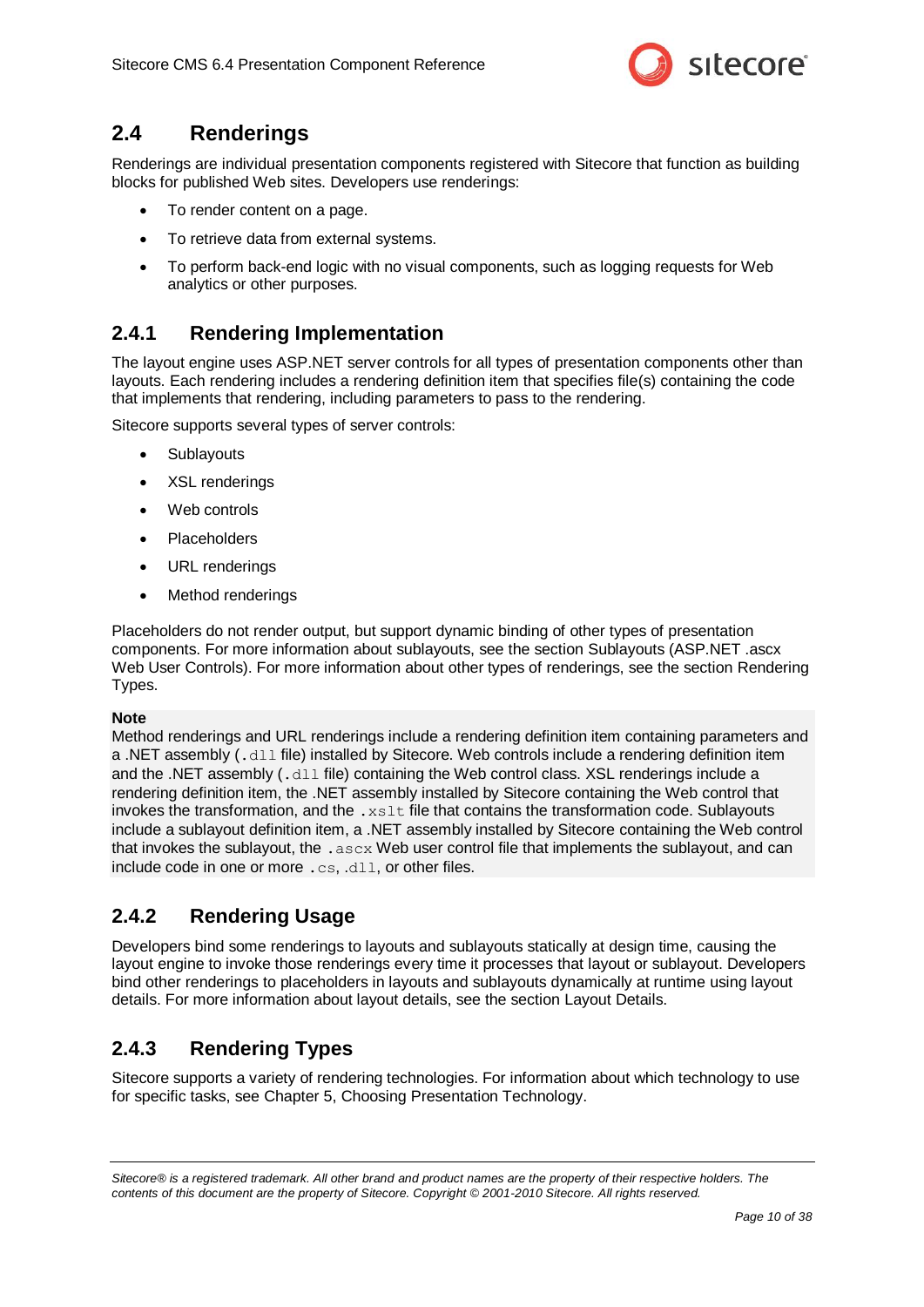

### <span id="page-10-0"></span>**Sublayouts as Renderings**

You can use a sublayout to generate output on a page. Unless otherwise specified, the term *rendering* includes sublayouts.

#### <span id="page-10-1"></span>**XSL Renderings**

XSL renderings output the results of XSL transformations.<sup>3</sup> The source for the XSL transformation is an XML representation of a Sitecore database. An XSL rendering may use the XSL document () function or an XSL extension to access external resources.

#### **Note**

XSL transformation occurs on the Web server, not on the Web client.

### <span id="page-10-2"></span>**Web Control Renderings**

ASP.NET Web controls are ASP.NET page elements implemented as classes that eventually inherit from System.Web.UI.Control in the .NET framework, typically through System.Web.UI.WebControls.WebControl. ASP.NET Web controls generate output dynamically and respond to page events, typically by ovedrriding the  $\text{Render}(i)$  method to generate output.

Sitecore Web control renderings are ASP.NET controls that inherit from the Sitecore Web control base class Sitecore.Web.UI.WebControl, which inherits from

System. Web. UI. WebControls. WebControl. Sitecore Web control renderings override the DoRender() method to generate output.

In addition to the features inherited from System.Web.UI.Control, Web controls that inherit from Sitecore.Web.UI.WebControl support:

- Passing a data source item to the control.
- Dynamic binding to placeholders.
- Rendered output caching.
- Convenience methods and properties for Sitecore developers.

#### **Note**

Web controls that do not use the Sitecore Web control features described previously may inherit directly from a .NET system class rather than inheriting from Sitecore. Web.UI. WebControl.

#### **Tip**

1

The layout engine can dynamically bind Web controls that inherit from Sitecore.Web.UI.WebControl to Sitecore placeholders. You can statically bind an existing Web control that inherits from an ASP.NET base class to a sublayout, and dynamically bind that sublayout to a placeholder.

#### <span id="page-10-3"></span>**Method Renderings**

When ASP.NET processes a method renderings, it invokes a .NET method that accepts no parameters and writes the string that the method returns to the output stream.

#### <span id="page-10-4"></span>**URL Renderings**

When ASP.NET processes a URL rendering, it invokes a URL and writes the response to the output stream. If the response contains an HTML  $\langle \text{body}\rangle$  element, the layout engine only outputs the

<sup>3</sup> For more information about XSL, see [http://www.w3.org/Style/XSL/.](http://www.w3.org/Style/XSL/)

*Sitecore® is a registered trademark. All other brand and product names are the property of their respective holders. The contents of this document are the property of Sitecore. Copyright © 2001-2010 Sitecore. All rights reserved.*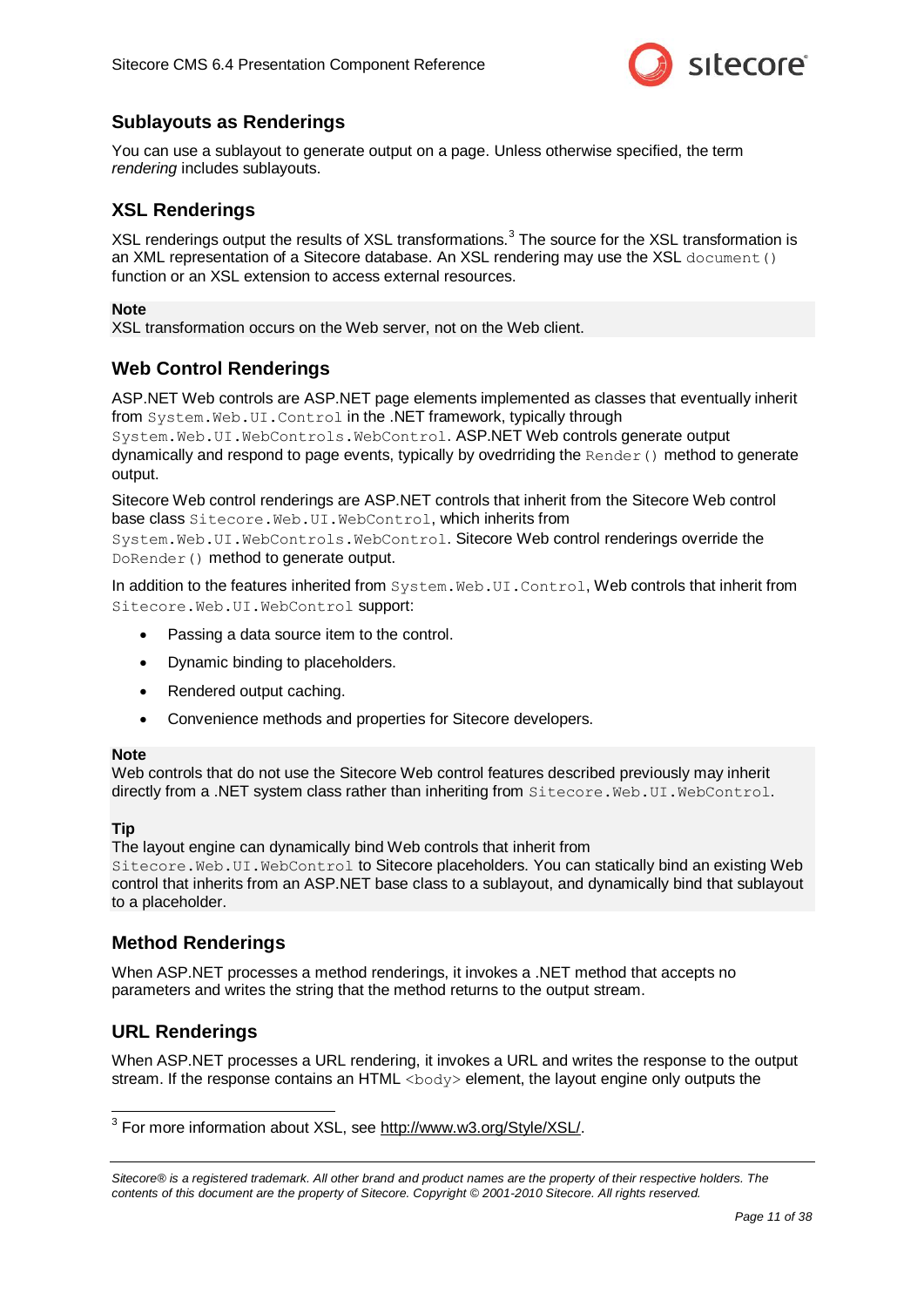

contents of that element, not the  $\langle \text{body}\rangle$  element itself or any elements outside the body element, such as <html>, <head>, or <form>.

#### **Note**

Unlike the HTML  $\langle$ iframe $\rangle$  element, in which the Web client requests URLs, the server requests the specified by a URL rendering.

### <span id="page-11-0"></span>**Web Part Renderings**

<span id="page-11-1"></span>The optional Web parts framework allows you to use of Web parts as renderings.<sup>4</sup>

### **2.4.4 Rendering Properties**

Rendering properties control how Sitecore uses each rendering. Rendering definition items contain default rendering properties.

#### **Warning**

When you use the **Developer Center** or the **Grid Designer** to add a rendering to a layout or sublayout, Sitecore copies properties from the definition item to the new reference to the rendering in the layout or sublayout file. If you change rendering properties in the rendering definition item, Sitecore does not update the corresponding parameters in all layouts and sublayouts that reference that rendering.

#### **Note**

Developers control rendering properties. Rendering parameters allow users to control renderings. For more information about rendering parameters, see the section Parameters [Template Rendering](#page-15-4)  **Parameters** 

#### **Tip**

To allow CMS users to select different groups of default rendering properties including rendering parameters, you can insert multiple rendering definition items that supply different rendering properties and parameters to a single piece of rendering code.

#### <span id="page-11-2"></span>**The Description Rendering Property**

Sitecore displays **Description** property from the **Editor Options** section of the rendering definition item when the user hovers over the rendering in **Page Editor**<sup>5</sup> , design mode.

#### <span id="page-11-3"></span>**Rendering Settings Data Templates and the Parameters Template Rendering Property**

You can use rendering settings data templates to define the **Control Properties** dialog, providing custom forms for CMS users to enter rendering parameters.

Sitecore uses the data template specified by the **Parameters Template** rendering property in the **Editor Options** section of the rendering definition item to define the fields that appear in the **Control Properties** dialog when a user defines rendering parameters. For more information about rendering parameters, see the section [Rendering Parameters.](#page-14-0)<sup>6</sup>

[http://sdn.sitecore.net/Reference/Sitecore%206/Client%20Configuration%20Cookbook.aspx.](http://sdn.sitecore.net/Reference/Sitecore%206/Client%20Configuration%20Cookbook.aspx) <sup>6</sup> For more information about the **Control Properties** dialog, see the Presentation Component Cookbook at

[http://sdn.sitecore.net/Reference/Sitecore%206/Presentation%20Component%20Cookbook.aspx.](http://sdn.sitecore.net/Reference/Sitecore%206/Presentation%20Component%20Cookbook.aspx)

<sup>————————————————————&</sup>lt;br><sup>4</sup> For more information about using Web parts with Sitecore, see the Sitecore Web Parts Framework at [http://sdn.sitecore.net/Resources/Free%20Modules/Web%20Part%20Framework.aspx.](http://sdn.sitecore.net/Resources/Free%20Modules/Web%20Part%20Framework.aspx)<br>5 Eer mere information about the **Bage Editer**, aso the Client Configuration Cookhook at

For more information about the **Page Editor**, see the Client Configuration Cookbook at

*Sitecore® is a registered trademark. All other brand and product names are the property of their respective holders. The contents of this document are the property of Sitecore. Copyright © 2001-2010 Sitecore. All rights reserved.*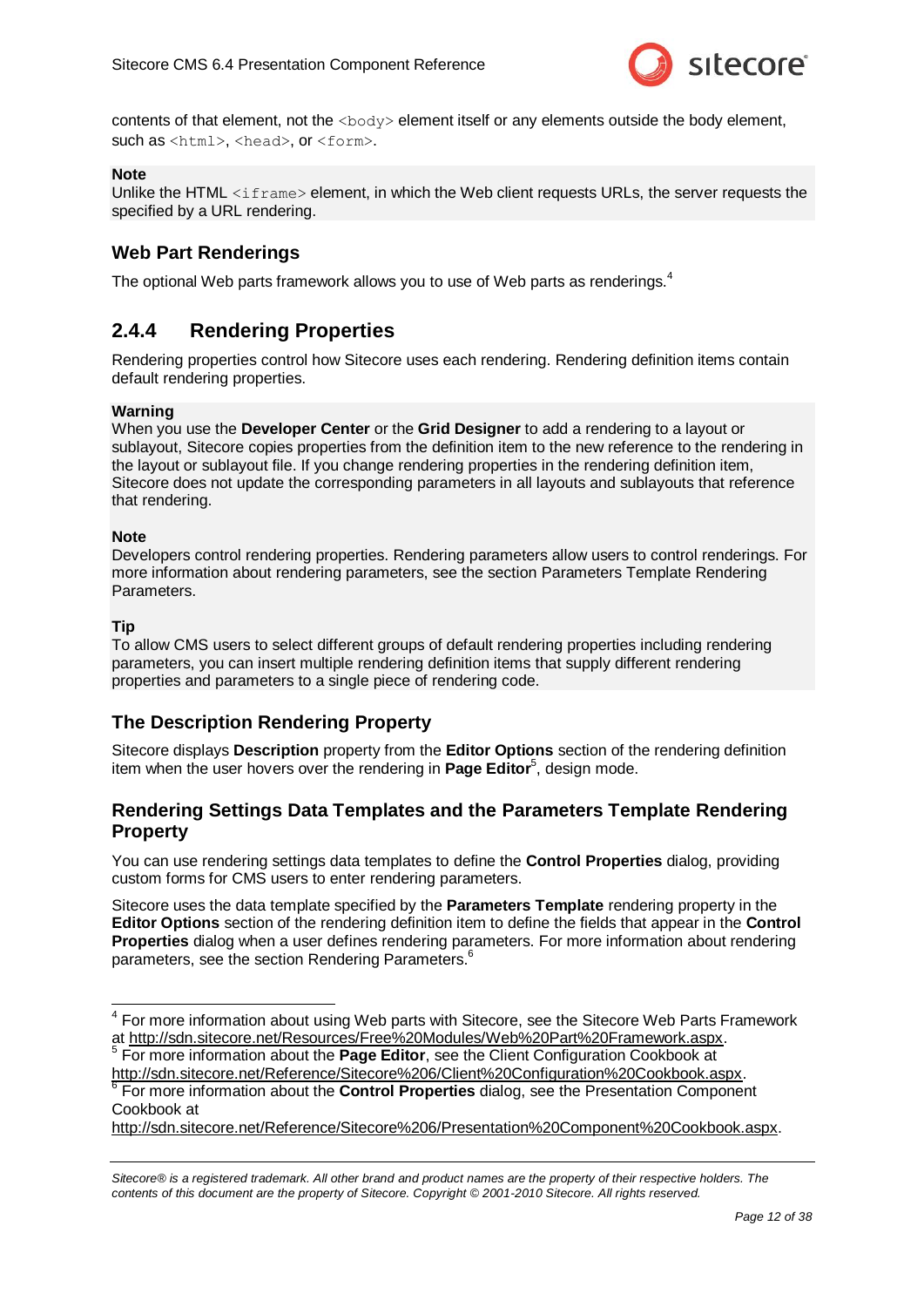

Rendering settings data templates define a structure consisting of one or more data template sections. Each section contains one or more data template fields.<sup>7</sup> The **Control Properties** dialog displays a data entry interface based on the rendering settings data template.

Rendering settings data templates inherit from the System/Layout/Rendering Parameters/Standard Rendering Parameters data template. The System/Layout/Rendering Parameters/Standard Rendering Parameters data template defines rendering parameters common to all types of renderings. If you do not specify a rendering parameters template for a rendering, then Sitecore uses the System/Layout/Rendering Parameters/Standard Rendering Parameters data template as the parameters template for that data template.

You do not create items using the rendering settings data template. Sitecore generates the **Control Properties** dialog based on the rendering settings data template associated with the data template associated with the current item, and stores the values entered in the layout details of that item. For more information about layout details, see the section [Layout Details.](#page-24-0)

#### **Warning**

When you update a rendering settings data template, such as by renaming or removing a field, Sitecore does not automatically update layout details, which can reference that field by name.

#### **Important**

Rendering settings data templates do not support standard values. Instead, use the rendering property named **Parameters**. For more information about the rendering property named **Parameters**, see the section The Parameters [Rendering Property.](#page-13-1)

### <span id="page-12-0"></span>**The Open Properties After Add Rendering Property**

If the value of the **Open Properties After Add** rendering property in the **Editor Options** section of the rendering definition item is **Yes**, then Sitecore displays the **Control Properties** user interface after the user adds the rendering to layout details.<sup>8</sup> For more information about layout details, see the section [Layout Details.](#page-24-0)

The **Open Properties After Add** rendering property affects the Open Properties after this dialog closes checkbox in the **Select a Rendering** dialog.

The following table describes the effect of different values of the **Open Properties After Add** rendering property.

| <b>Open Properties After Add</b> | Open Properties after this dialog closes |  |  |
|----------------------------------|------------------------------------------|--|--|
| <b>Default</b>                   | Enabled and not selected.                |  |  |
| <b>No</b>                        | Disabled and not selected                |  |  |
| Yes                              | Enabled and selected.                    |  |  |

#### <span id="page-12-1"></span>**The Customize Page Rendering Property**

The **Customize Page** property in the **Editor Options** section of rendering definition items is a legacy replaced by rendering settings data templates.

For more information about the **Control Properties** dialog, see the Presentation Component Cookbook at

[http://sdn.sitecore.net/Reference/Sitecore%206/Presentation%20Component%20Cookbook.aspx.](http://sdn.sitecore.net/Reference/Sitecore%206/Presentation%20Component%20Cookbook.aspx)

<sup>————————————————————&</sup>lt;br><sup>7</sup> For more information about data templates, see the Data Definition Reference manual at [http://sdn.sitecore.net/Reference/Sitecore%206/Data%20Definition%20Reference.aspx.](http://sdn.sitecore.net/Reference/Sitecore%206/Data%20Definition%20Reference.aspx) 8

*Sitecore® is a registered trademark. All other brand and product names are the property of their respective holders. The contents of this document are the property of Sitecore. Copyright © 2001-2010 Sitecore. All rights reserved.*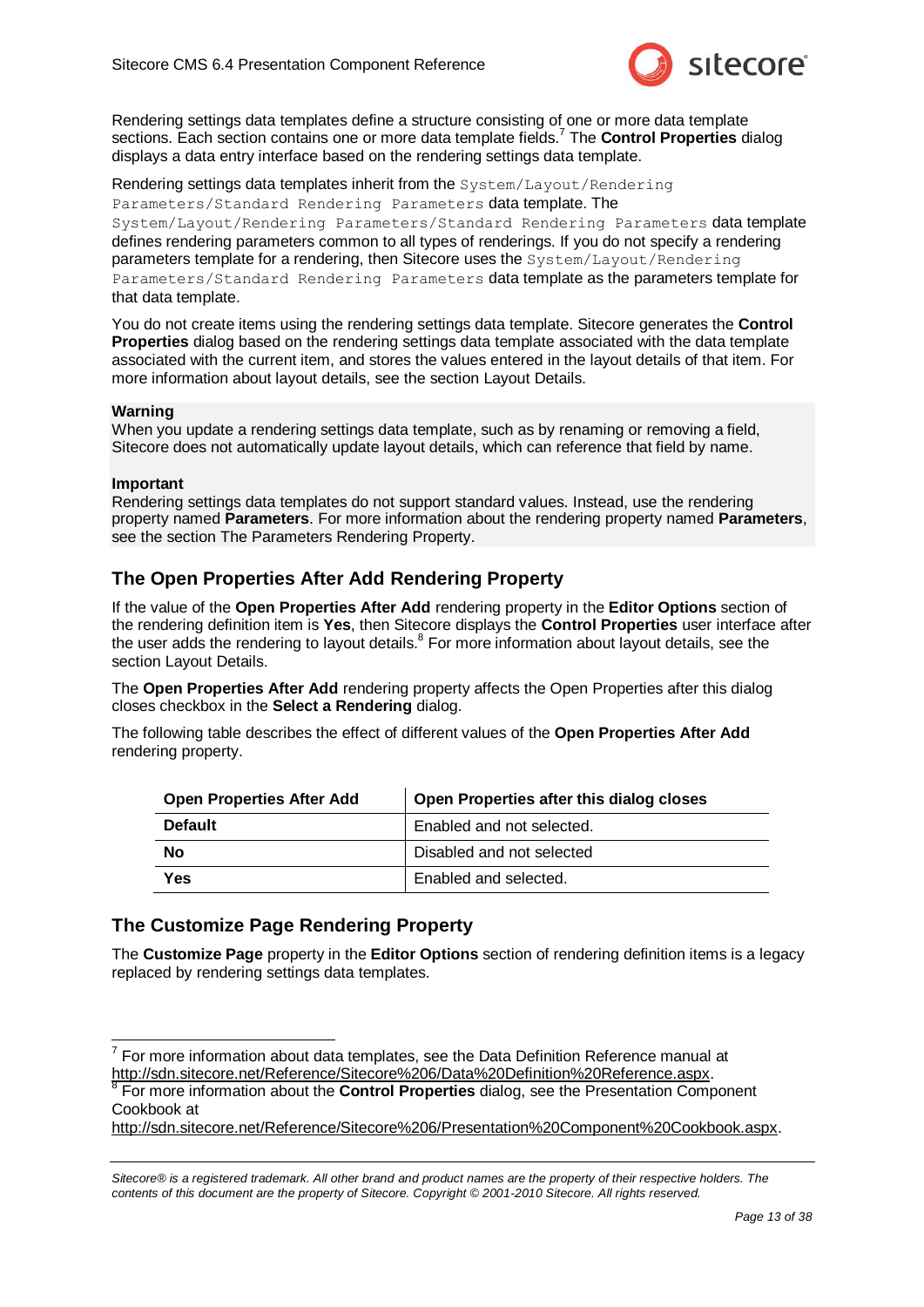

#### **Warning**

Use the **Parameters Template** rendering property rather than the **Customize Page** rendering property. If you have implemented the customize page feature, consider moving to parameters templates.

### <span id="page-13-0"></span>**The Placeholder Rendering Property**

The **Placeholder** rendering property in the **Data** section of a rendering definition item specifies the default placeholder key for the rendering. Sitecore uses the **Placeholder** rendering property as the placeholder key if a user does not specify a placeholder key in layout details or if a developer does not specify a placeholder key when adding the rendering to layout details at runtime using conditional rendering. For more information about conditional rendering, see the sectio[n Conditional Rendering.](#page-26-0)

#### **Note**

You can use conditional rendering to change the placeholder associated with a rendering at runtime.

#### <span id="page-13-1"></span>**The Parameters Rendering Property**

The **Parameters** rendering property in the **Data** section of a rendering definition item specifies default values for rendering parameters. For more information about rendering parameters, see the section [Rendering Parameters.](#page-14-0)

#### **Note**

Define the **Parameters** rendering property in rendering definition items using URL query string parameter encoding. To determine a value to store in the **Parameters** rendering property, bind the rendering statically to a temporary layout or sublayout, then define properties for the rendering using the **Developer Center** or the **Grid Designer**, then view the source of the layout or sublayout, and then copy the value of the parameters attribute of the control to the **Parameters** field in the rendering definition item.

#### <span id="page-13-2"></span>**Caching Rendering Properties**

The caching rendering properties provide default output caching options for the rendering. For more information about caching options, see the [Chapter 4, Output Caching.](#page-28-0)

Sitecore copies caching options from the rendering definition item to the control when you bind a rendering statically to a layout or sublayout using the Developer Center or the Grid Designer. When you bind a rendering to a placeholder dynamically using layout details, unless you specify caching options in layout details, the layout engine dynamically applies caching options from the rendering definition item.

#### **Note**

You can set caching rendering properties dynamically with conditional rendering. For more information about conditional rendering, see the section [Conditional Rendering.](#page-26-0)

#### <span id="page-13-3"></span>**Type-Specific Rendering Properties**

In addition to the general rendering properties described in this section, various types of renderings expose properties relevant to that type of rendering.<sup>9</sup>

 9 For more information about rendering properties specific to different types of renderings, see the Presentation Component Cookbook at [http://sdn.sitecore.net/Reference/Sitecore%206/Presentation%20Component%20Cookbook.aspx.](http://sdn.sitecore.net/Reference/Sitecore%206/Presentation%20Component%20Cookbook.aspx)

*Sitecore® is a registered trademark. All other brand and product names are the property of their respective holders. The contents of this document are the property of Sitecore. Copyright © 2001-2010 Sitecore. All rights reserved.*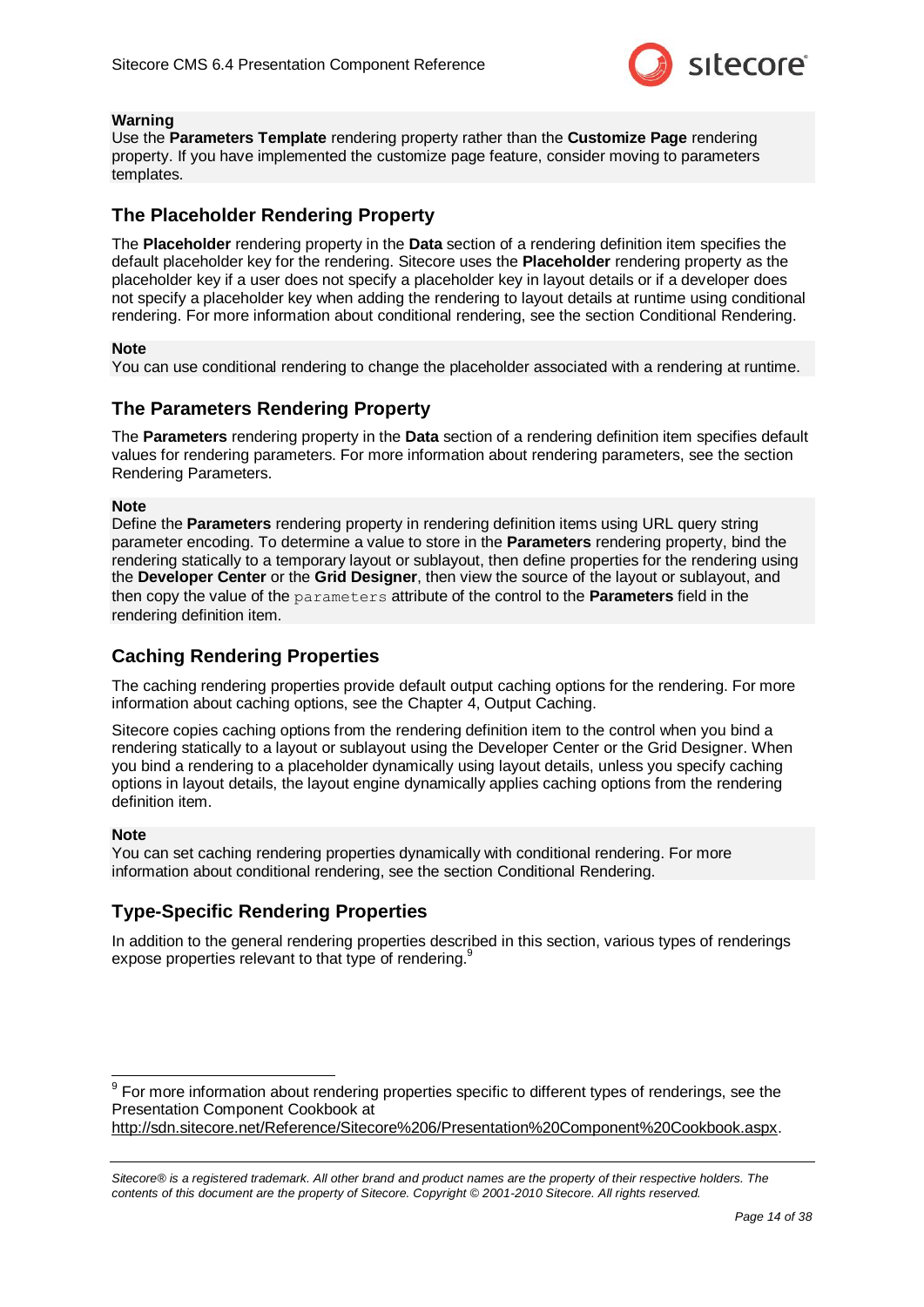

### <span id="page-14-0"></span>**2.4.5 Rendering Parameters**

Rendering parameters control how a rendering operates. Developers use rendering parameters:

- To avoid hard-coding content, configuration, and other data in renderings.
- To reuse renderings with different configurations.
- To allow users to control rendering features.

You can apply rendering parameters in three places: in the rendering definition item, in the layout or sublayout when you bind the rendering statically, or in layout details when you bind the rendering dynamically to a placeholder.

#### **Note**

You can use conditional rendering to change rendering parameters at runtime. For more information about conditional rendering, see the section [Conditional Rendering.](#page-26-0)

#### **Important**

When you bind a rendering statically to a layout or sublayout using Microsoft **Visual Studio**, define rendering parameters in the layout or sublayout, even if the rendering definition item defines the corresponding properties and parameters.

#### **Tip**

Define rendering properties in the rendering definition item to control the Sitecore user interface. Define rendering parameters where you bind renderings statically to layouts and sublayouts to control how renderings function, and when you bind renderings dynamically to placeholders using layout details. Define default rendering parameters as described in the sectio[n The Parameters](#page-13-1) Rendering [Property.](#page-13-1)

#### <span id="page-14-1"></span>**The Placeholder Rendering Parameter**

The Placeholder rendering parameter specifies the default key for the placeholder.

When you bind a rendering to a placeholder dynamically using layout details, you must specify the key of the placeholder. If the placeholder exists in the layout or any of the sublayouts that the layout engine has processed before processing the rendering, and if the user has read access to that rendering, and if conditional rendering rules do not prevent the rendering from running, then Sitecore dynamically binds the rendering to the placeholder with the specified key. For more information about conditional rendering, see the section [Conditional Rendering.](#page-26-0)

#### **Note**

In Sitecore user interfaces including the rendering properties dialog, **Placeholder** is only relevant when binding a rendering to a placeholder.

#### <span id="page-14-2"></span>**The Data Source Rendering Parameter**

Each rendering can accept a data source item from which to begin processing. Developers use rendering data sources:

- To avoid hard-coding item paths or GUIDs, such as CSS classes or IDs.
- To reuse renderings with different data.
- To specify data for the rendering to process.

If you do not pass a data source to a rendering, then the context item is the default data source for the rendering. For more information about the context item, see the section [The Context Item.](#page-21-1)

You can specify a data source when you bind a rendering to a placeholder dynamically using layout details, or when you bind a rendering to a layout or sublayout statically.

*Sitecore® is a registered trademark. All other brand and product names are the property of their respective holders. The contents of this document are the property of Sitecore. Copyright © 2001-2010 Sitecore. All rights reserved.*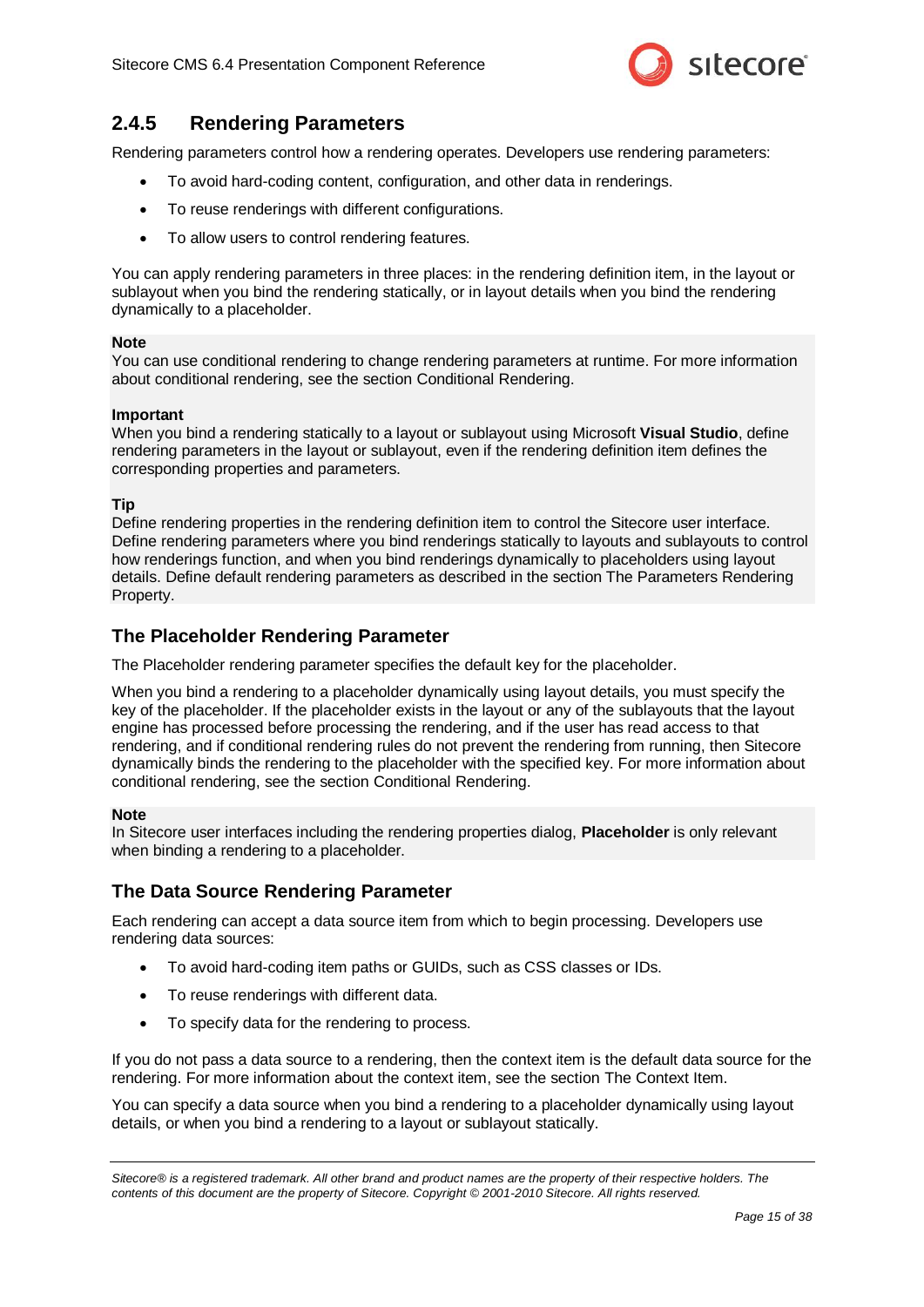

### <span id="page-15-0"></span>**The Caching Rendering Parameters**

In addition to caching rendering properties, which provide default caching options, you can define cache rendering parameters when you bind a rendering dynamically to a placeholder using layout details, and when you bind a rendering statically. For more information about output caching, see the [Chapter 4, Output Caching.](#page-28-0)

#### **Note**

 $\overline{\phantom{a}}$ 

Caching rendering parameters defined in the layout, sublayout, or layout details override caching rendering properties defined in the rendering definition item. For more information about caching rendering properties, see the section [Caching Rendering Properties.](#page-13-2)

### <span id="page-15-1"></span>**The Personalization Rendering Parameter**

The Personalization rendering parameter allows the user to select conditional rendering rules to apply to the rendering. For more information about conditional rendering, see the section [Conditional](#page-26-0)  [Rendering.](#page-26-0)

### <span id="page-15-2"></span>**The Tests Rendering Parameter**

<span id="page-15-3"></span>The Tests rendering parameter specifies multivariate tests to apply when invoking the rendering.<sup>10</sup>

### **The Additional Parameters Rendering Parameter**

The Additional Parameters rendering parameter allows the user to enter rendering parameters as a list of keys with corresponding values. You can use the Additional Parameters rendering parameter for parameters with no corresponding field in the parameters template specified in the rendering definition item. For more information about parameters templates, see the section [Rendering Settings](#page-11-3)  [Data Templates and the Parameters Template](#page-11-3) Rendering Property.

#### <span id="page-15-4"></span>**Parameters Template Rendering Parameters**

In addition to the default rendering parameters, you can use parameters templates to define custom rendering parameters. Sitecore displays the fields defined in the parameters template in the Control Properties user interface for the rendering.

For XSL renderings, custom rendering parameters correspond to parameters created using the <xsl:param> element within the root <xsl:stylesheet> element. For .NET renderings, custom rendering parameters correspond to properties of the .NET object identified by the rendering definition item.

### <span id="page-15-5"></span>**2.4.6 The FieldRenderer Web Control**

Sitecore provides the FieldRenderer Web control to output a single field value, automatically expanding dynamic links and providing inline editing controls in the Page Editor.<sup>11</sup> Developers use the FieldRenderer Web control to retrieve and format a single field value.

The FieldRenderer Web control exposes the DataSource parameter, which controls the item from which Sitecore retrieves the field value. If you do not specify the DataSource parameter, then the layout engine processes the field from the context item. For more information about the context item, see the section [The Context Item.](#page-21-1)

 $10$  For more information about multivariate tests, see the Analytics Configuration Reference at [http://sdn.sitecore.net/Reference/Sitecore%206/Analytics%20Configuration%20Reference.aspx.](http://sdn.sitecore.net/Reference/Sitecore%206/Analytics%20Configuration%20Reference.aspx) For more information about dynamic links, see the guide to Dynamic Links at [http://sdn.sitecore.net/Reference/Sitecore%206/Dynamic%20Links.aspx.](http://sdn.sitecore.net/Reference/Sitecore%206/Dynamic%20Links.aspx)

*Sitecore® is a registered trademark. All other brand and product names are the property of their respective holders. The contents of this document are the property of Sitecore. Copyright © 2001-2010 Sitecore. All rights reserved.*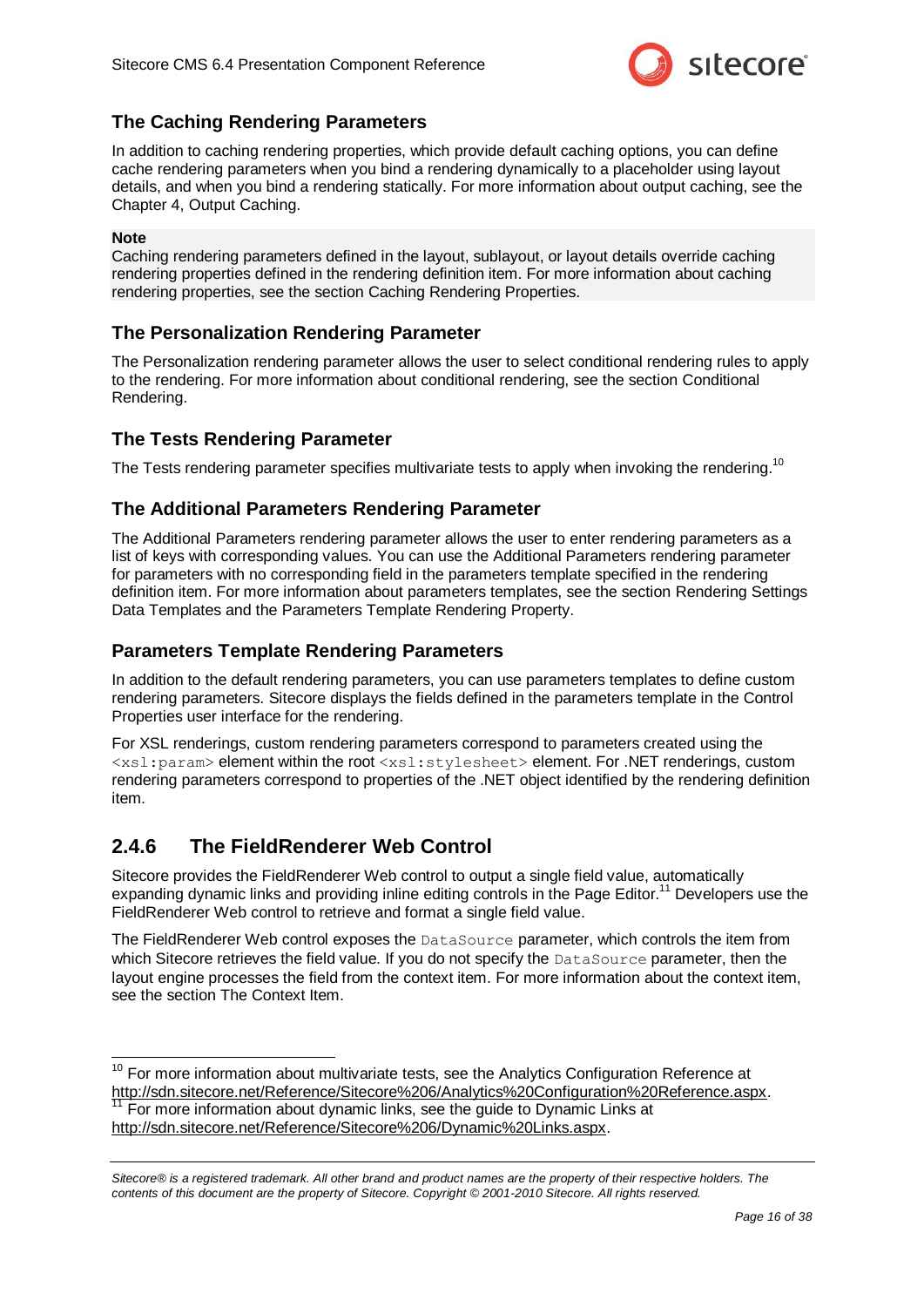

| The FieldRenderer Web control also supports the following parameters: |  |  |
|-----------------------------------------------------------------------|--|--|
|                                                                       |  |  |

| <b>Parameter</b>  | <b>Function</b>                                                                              |  |  |
|-------------------|----------------------------------------------------------------------------------------------|--|--|
| After             | Text to output after the field value (inside the closing<br>EnclosingTag if supplied both).  |  |  |
| Before            | Text to output before the field value (inside the opening<br>EnclosingTag if supplied both). |  |  |
| DisableWebEditing | True to disable inline editing for the field.                                                |  |  |
| EnclosingTag      | Markup element to wrap field value (for example, $div$ ).                                    |  |  |
| FieldName         | Name of field to process.                                                                    |  |  |

The Sitecore.Web.UI.WebControls.FieldRenderer class in the Sitecore.Kernel assembly provides the implementation of the FieldRenderer Web control. The /Sitecore/Layout/Renderings/System/FieldRenderer Web control rendering definition item references this class, making it easy to drag this control onto a layout or sublayout in the Developer Center.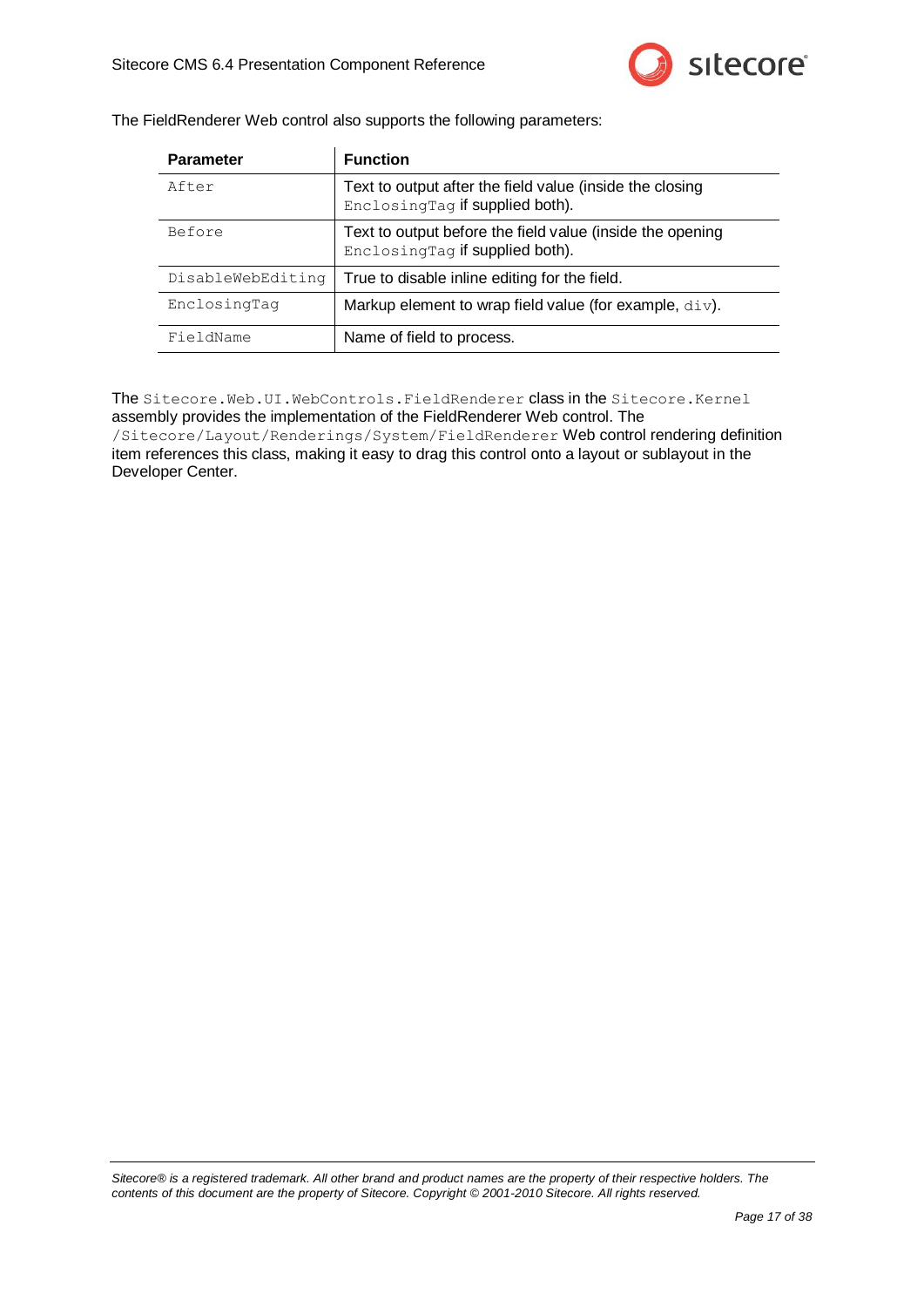

### <span id="page-17-0"></span>**2.5 Placeholders**

Sitecore placeholders are ASP.NET controls that define named regions of layouts and sublayouts to which other controls bind dynamically at runtime according to layout details.<sup>12</sup> Developers use placeholders:

- To represent regions of a reusable layout or sublayout in which different components invoke for different requests.
- To invoke different presentation components in different regions of a markup structure without duplicating that markup structure.

### <span id="page-17-1"></span>**2.5.1 Placeholder Implementation**

Placeholders associate locations in a layout or sublayout with a name known as a placeholder key. The layout engine dynamically substitutes placeholders with the sublayouts and renderings associated with that key in the layout details of the requested item. Consistency leads to usability, and usability leads to return visitors. Developers achieve consistency through content and code reuse. Placeholders maximize consistency while minimizing development and maintenance through reuse of presentation components across various types of content and even different logical sites.

A Sitecore placeholder is a Web control that exposes properties including Key. Unlike other Web controls, you always bind the placeholder Web control statically to a layout or sublayout; you never bind a placeholder to a placeholder dynamically using layout details.

Each layout and sublayout can contain any number of placeholders. Placeholders support nesting to any level; a sublayout may bind to a placeholder in a sublayout that binds to a placeholder in a layout. Layout details allow any number of presentation components to bind to each placeholder. If the layout details associate multiple presentation components with the same placeholder key, the layout engine binds those components to the placeholder in the order specified in layout details.

A class in a .NET assembly (.dll file) installed by Sitecore contains the placeholder Web control. You do not need to insert any placeholder definition items in the content tree. You can control the renderings that users can bind to placeholders by inserting placeholder settings definition items.<sup>13</sup>

#### **Note**

 $\overline{\phantom{a}}$ 

The value of the /configuration/sitecore/settings/setting element in web.config with name Layout PageEvent controls which ASP.NET page event causes the layout engine to apply layout details. Developers can choose to bind presentation components to placeholders during the PreInit event, the Init event, or the Load event.

### <span id="page-17-2"></span>**2.5.2 Placeholder Keys**

Each placeholder has a textual key. Each presentation component specified in layout details indicates the key of the placeholder. These placeholder key references in layout details instruct the layout engine which presentation components to bind dynamically to each placeholder when generating page views, and in what order to bind components to each placeholder.

Placeholder keys must be unique within all of the presentation components referenced in the layout details of any device for an individual item. It is invalid for both a layout and a sublayout used for a single device in the presentation details for a single item to contain multiple placeholders with a

<sup>13</sup> For more information about placeholder settings, see the Client Configuration Cookbook at [http://sdn.sitecore.net/Reference/Sitecore%206/Client%20Configuration%20Cookbook.aspx.](http://sdn.sitecore.net/Reference/Sitecore%206/Client%20Configuration%20Cookbook.aspx)

 $12$  Do not confuse Sitecore placeholders with content placeholders used in ASP.NET master pages. All uses of the term placeholder in Sitecore documentation refer to Sitecore placeholders unless otherwise specified.

*Sitecore® is a registered trademark. All other brand and product names are the property of their respective holders. The contents of this document are the property of Sitecore. Copyright © 2001-2010 Sitecore. All rights reserved.*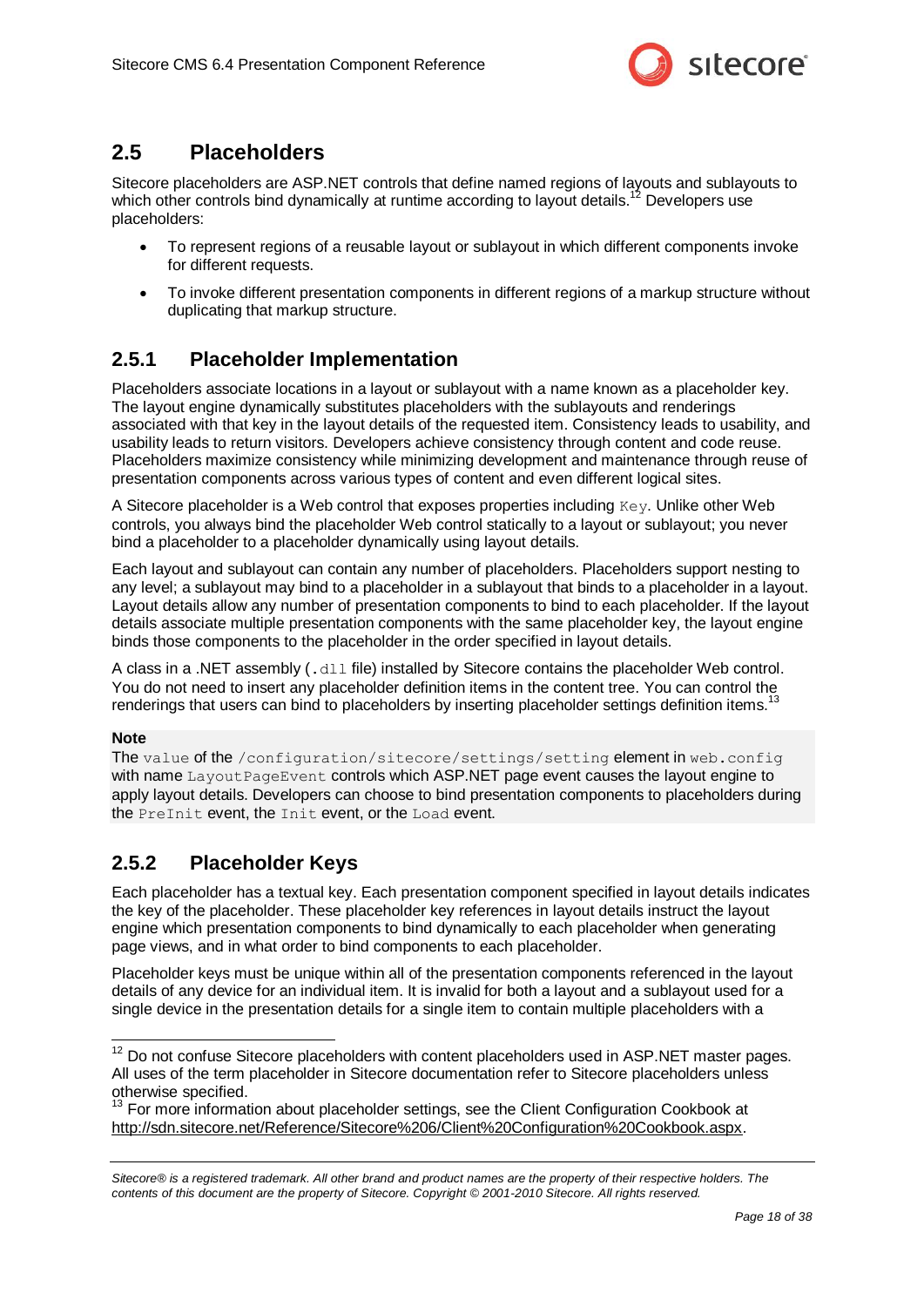

common key, such as a nested sublayout containing a placeholder with the same key as a placeholder in the layout. Placeholders in common regions defined in multiple components never used together in a single page commonly share a single placeholder key. For example, two sublayouts never used together in a single page view might each contain a placeholder with a common key.

Layout details can reference placeholders by key or by fully qualified key. A fully qualified placeholder key indicates the location of the placeholder in the component nesting hierarchy. For example, if a sublayout containing a placeholder with key  $B$  binds to a placeholder with key  $A$  in a layout, the fully qualified key of the nested placeholder is  $/A/B$ . Page Editor, design mode always uses fully qualified placeholder keys, but users may enter unqualified placeholder keys in layout details.

### <span id="page-18-0"></span>**2.5.3 Placeholder Settings**

Placeholder settings provide properties for placeholders, such as to control which sublayouts and renderings users can bind to each placeholder.<sup>14</sup>

### <span id="page-18-1"></span>**2.5.4 Placeholder Usage**

Developers use placeholders to represent regions of reusable layouts and sublayouts to contain different presentation components under different conditions, such as when you use the same layout to process multiple items. Developers use layout details to cause the layout engine to bind different presentation components to the placeholders.

Each rendering component can generate output dynamically. Placeholders add the ability to execute different rendering components for different items that share a common layout.

#### **Tip**

1

To minimize administration of layout details, use placeholders only when necessary. Instead of dynamically binding renderings to placeholders in layout details, statically bind presentation components to layouts and sublayouts whenever possible.

 $14$  For more information about placeholder settings, see the Client Configuration Cookbook at [http://sdn.sitecore.net/Reference/Sitecore%206/Client%20Configuration%20Cookbook.aspx.](http://sdn.sitecore.net/Reference/Sitecore%206/Client%20Configuration%20Cookbook.aspx)

*Sitecore® is a registered trademark. All other brand and product names are the property of their respective holders. The contents of this document are the property of Sitecore. Copyright © 2001-2010 Sitecore. All rights reserved.*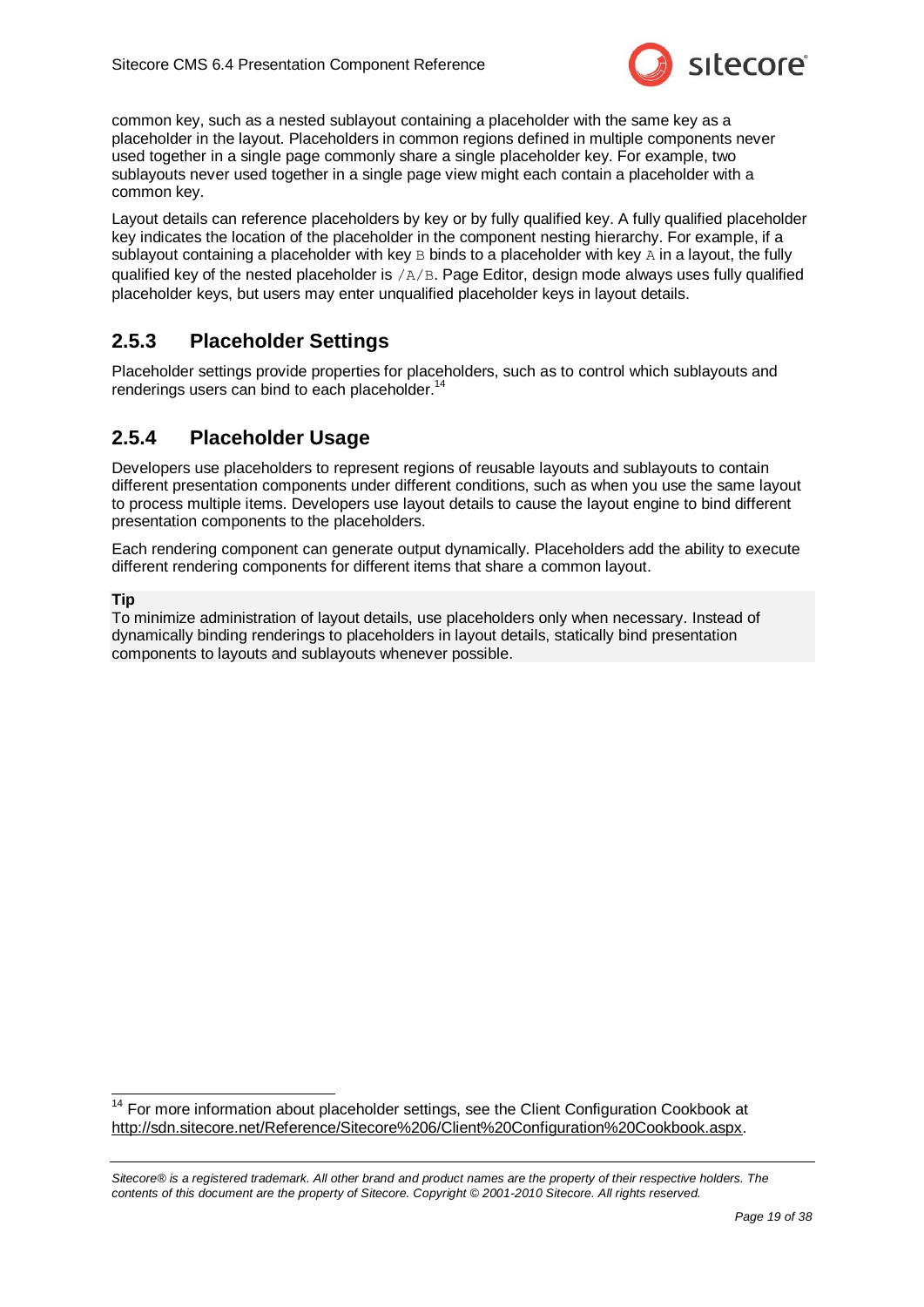

### <span id="page-19-0"></span>**2.6 Sitecore User Interface Presentation Components**

Sitecore implements CMS user interfaces with XML layouts, XML controls, XML dialogs, and XML forms. This document does not describe these technologies because developers do not generally use them to develop published Web sites, only CMS user interface components.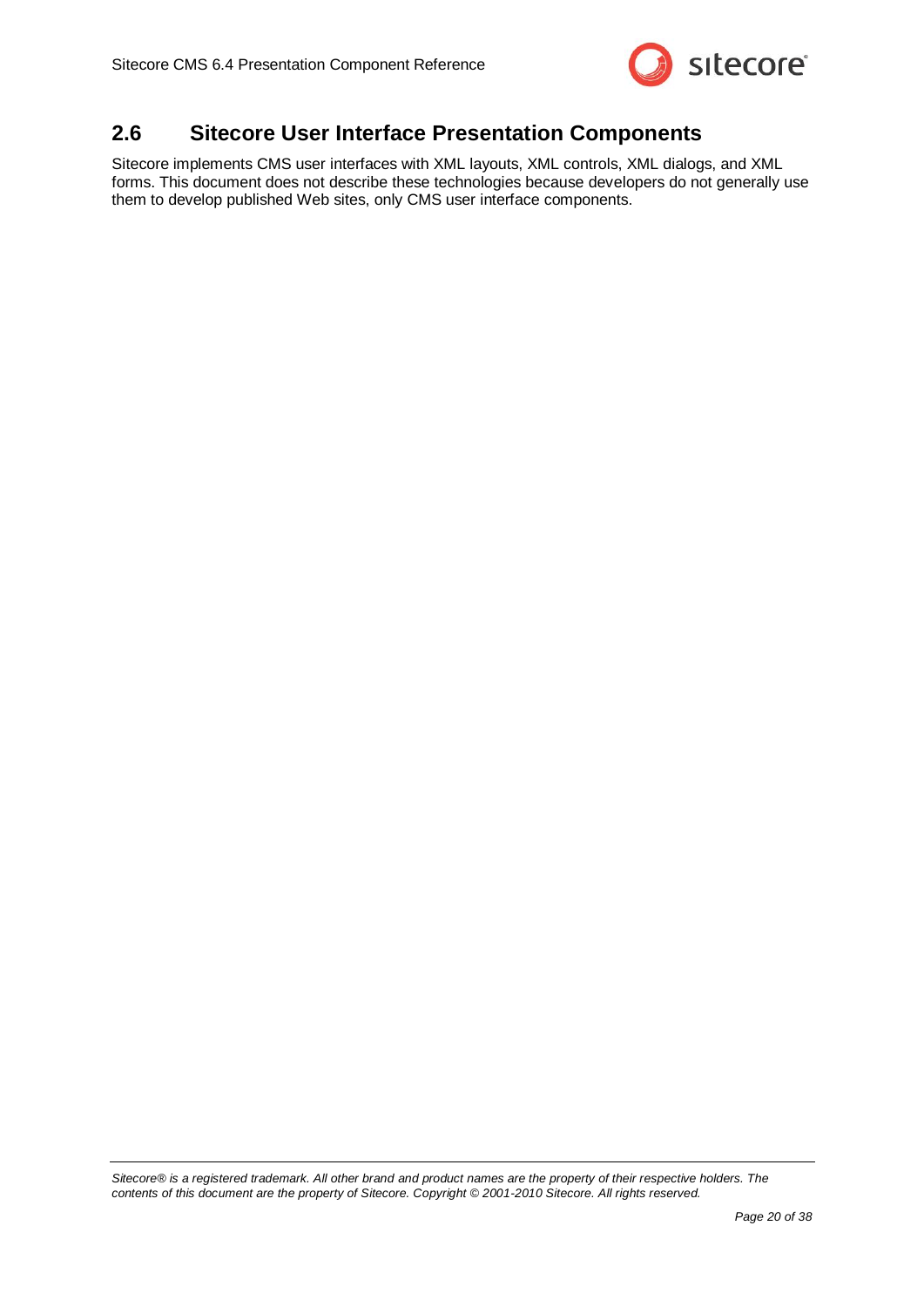

# **Chapter 3**

# <span id="page-20-0"></span>**Request Processing**

This chapter describes layers features that Sitecore adds to the ASP.NET page lifecycle.

This chapter begins by describing the Sitecore layout engine, which processes requests for Sitecore items. This chapter then explains the concepts of devices and layout details, which allow the layout engine to apply different presentation controls to items depending on properties of the incoming HTTP request.

This chapter contains the following sections:

- [The Sitecore Layout Engine](#page-21-0)
- [Devices](#page-22-0)
- [Layout Details](#page-24-0)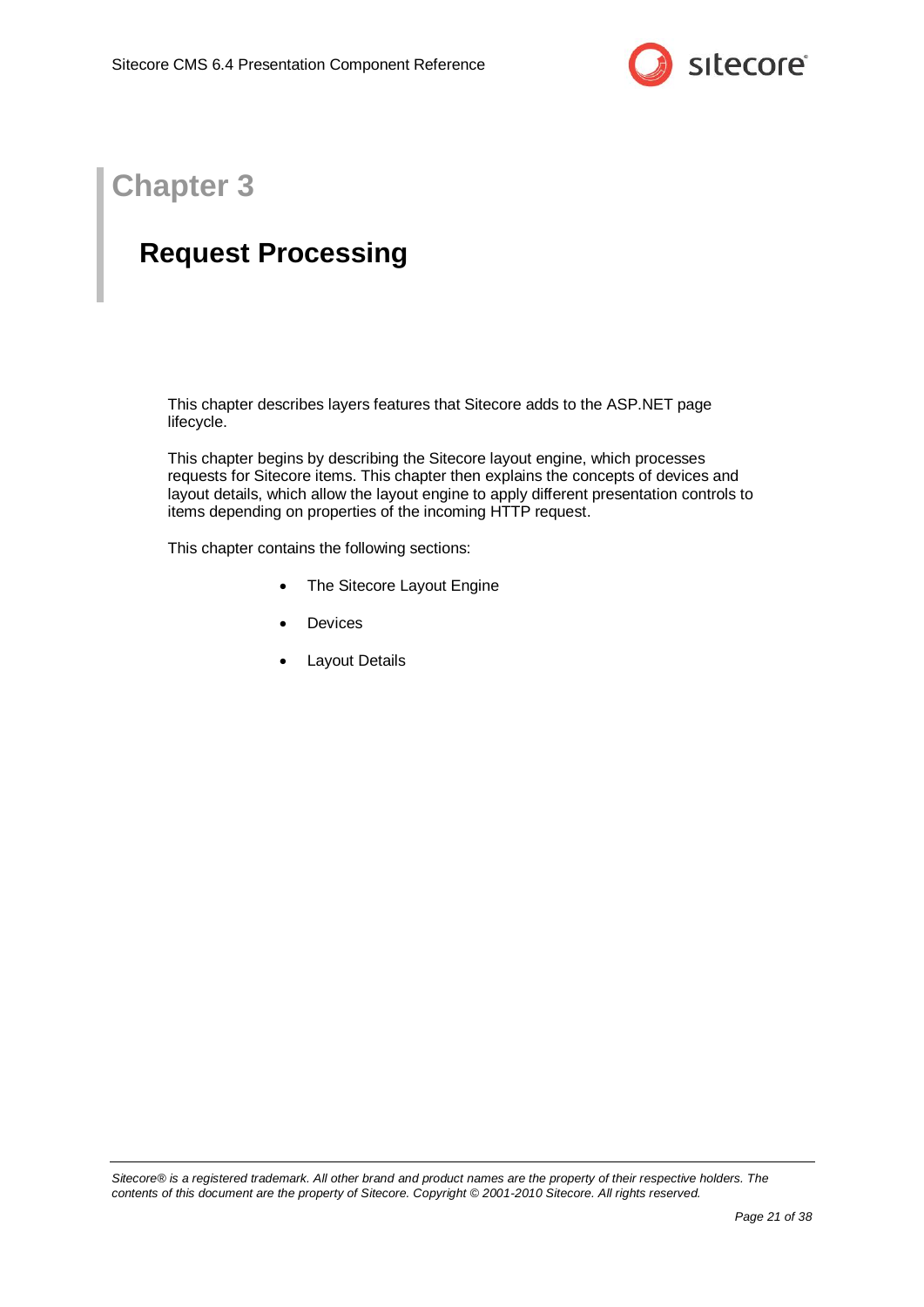

### <span id="page-21-0"></span>**3.1 The Sitecore Layout Engine**

The Sitecore layout engine enhances the ASP.NET page lifecycle in the following ways:

- The HTTP module defines a context object indicating the user, language, requested item, device, and other contextual information.
- **Instead of assembling the page from the components specified in a Web form (.aspx file),** the layout engine assemblies page from the components specified in layout details.

Web applications respond to HTTP requests from various types of Web clients including browsers, RSS readers, mobile, and other devices. The Sitecore layout engine uses properties of each HTTP request to determine what type of device requested the item, and therefore how to assemble the response. The layout engine invokes the presentation components specified for the context device in layout details of the context item to assemble an HTTP response. For more information about layout details, see the section [Layout Details.](#page-24-0) For more information about the context item, see the section [The Context Item.](#page-21-1)

By mapping URLs to items in a database instead of files on a file system, Sitecore can dynamically invoke different presentation components to service requests for a single item under different conditions, such as to format content differently when different types of devices request an item. The layout engine also provides conditional rendering, analytics, and other features.<sup>15</sup> For more information about conditional rendering, see the section [Conditional Rendering.](#page-26-0)

### <span id="page-21-1"></span>**3.1.1 The Context Item**

1

The context item is the default source of data during the request lifecycle. The layout engine identifies the content item based on the path in the requested URL.

The context item is the default data source item for most operations associated with the page request, such as determining layout details to apply. The context item is the default data source for renderings for which you do not specify a data source. For more information about the data source of a rendering, see the section The Data Source [Rendering Parameter.](#page-14-2)

For example, under the default configuration, if a Web client requests the path  $/hr/jobs.aspx$ , the layout engine sets the context item to the /Sitecore/Content/Home/hr/jobs item in the context database.

 $15$  For more information about analytics, see the Analytics Configuration Reference at [http://sdn.sitecore.net/Reference/Sitecore%206/Analytics%20Configuration%20Reference.aspx.](http://sdn.sitecore.net/Reference/Sitecore%206/Analytics%20Configuration%20Reference.aspx)

*Sitecore® is a registered trademark. All other brand and product names are the property of their respective holders. The contents of this document are the property of Sitecore. Copyright © 2001-2010 Sitecore. All rights reserved.*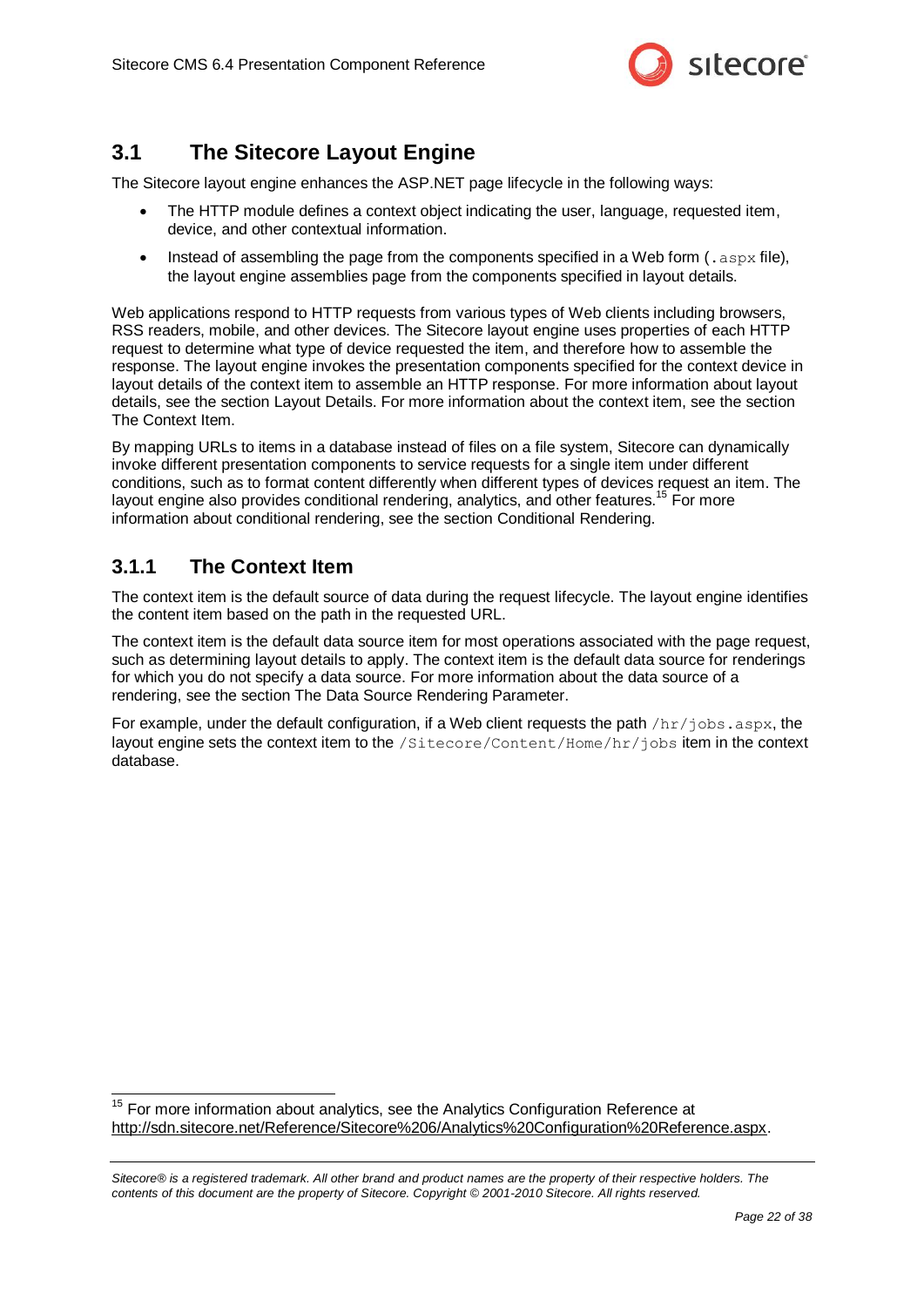

### <span id="page-22-0"></span>**3.2 Devices**

Devices represent different types of Web clients that connect to the Internet and place HTTP requests to other connected devices, such as Web servers. Each device represents a different type of Web client. Each device can have unique markup requirements. The layout engine applies the presentation components specified for the context device in the layout details of the context item.

Developers use devices to format the context item using different collections of presentation components for various types of Web clients. For more information about the context item, see the section [The Context Item.](#page-21-1)

### <span id="page-22-1"></span>**3.2.1 Device Implementation**

The layout engine determines the context device for each HTTP request:

- By applying any custom .NET logic.
- By comparing URL query string parameters against registered devices.
- By comparing the Web client user-agent against registered devices.
- From the properties of the context site.

If an HTTP request does not activate a specific device, then the layout engine assumes the **Default** device as the context device. The **Default** device typically represents a Web browser.

### <span id="page-22-2"></span>**Fallback Device**

You can associate a fallback device with each device. If the context item does not contain layout details for the context device, then the layout engine applies the layout details for the fallback device. For more information about the context item, see the section [The Context Item.](#page-21-1)

#### **Note**

If defined, layout details for the fallback device in the context item override layout details for the context device in the standard values of the data template associated with the item. If the context item does not contain layout details for the context device, but does contain layout details for its fallback device, then the layout engine applies the layout details in the context item for the fallback device without evaluating layout details for the context device in the standard values of the data template associated with the item.

### <span id="page-22-3"></span>**3.2.2 Device Usage**

Sitecore provides two devices by default:

- The **Default** device typically represents a Web browser.
- The **Print** device represents a printer.

By default, the layout engine activates the Print device if the URL query string includes the parameter p with a value of  $1 (p=1)$ . If the layout engine does not activate the **Print** device, then it activates the **Default** device.

You can register any number of custom devices to represent additional types of Web clients, or for other purposes that require the layout engine to use different presentation components under different conditions. Additional devices may include but are not limited to the following:

- RSS readers.
- Mobile devices.

*Sitecore® is a registered trademark. All other brand and product names are the property of their respective holders. The contents of this document are the property of Sitecore. Copyright © 2001-2010 Sitecore. All rights reserved.*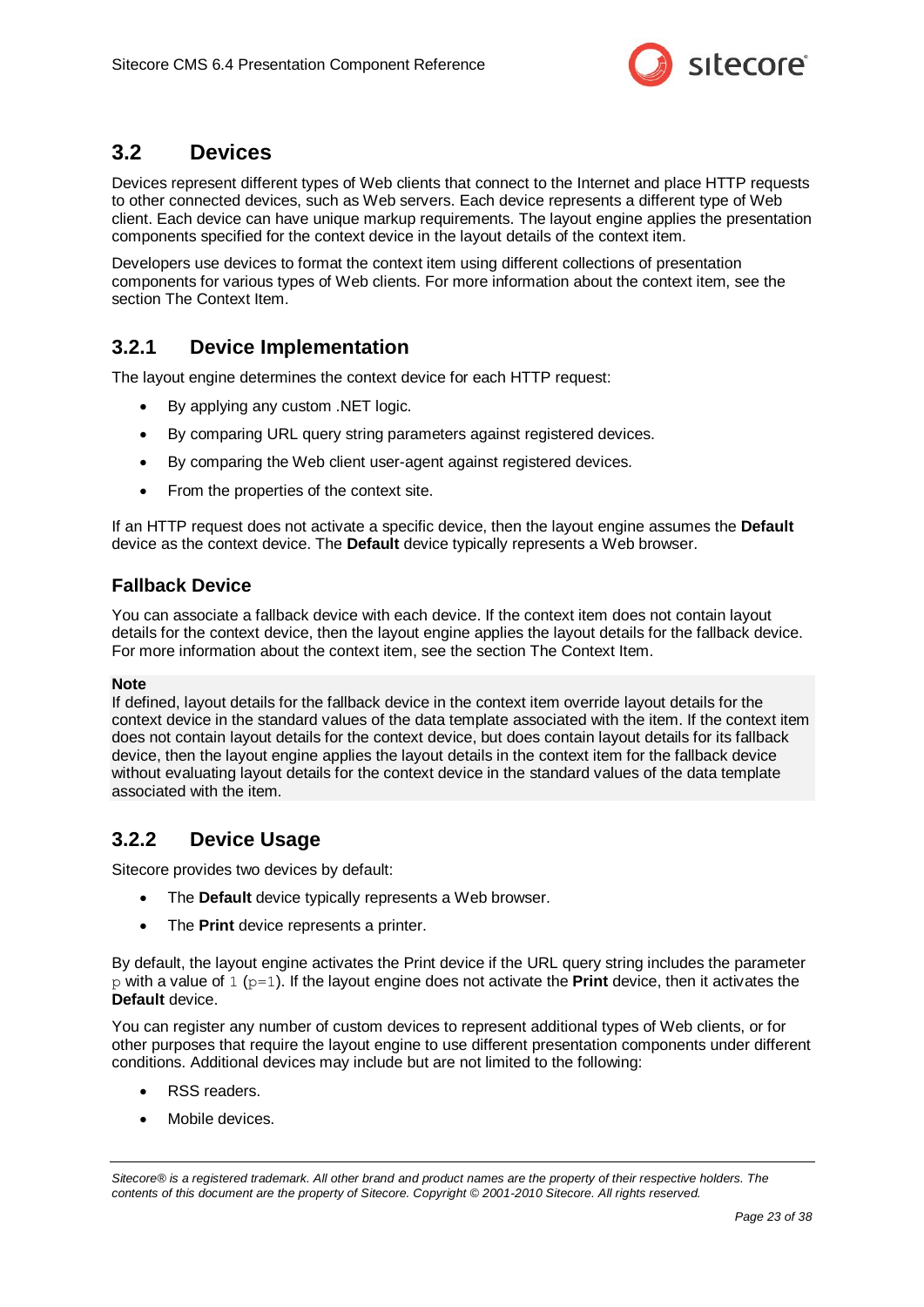

- Specific Web browsers.
- XML, such as for a Microsoft Silverlight or Adobe Flash component to consume.
- Multiple presentations of a single content item, such as different marketing brands.

#### **Important**

Define criteria to activate each custom device.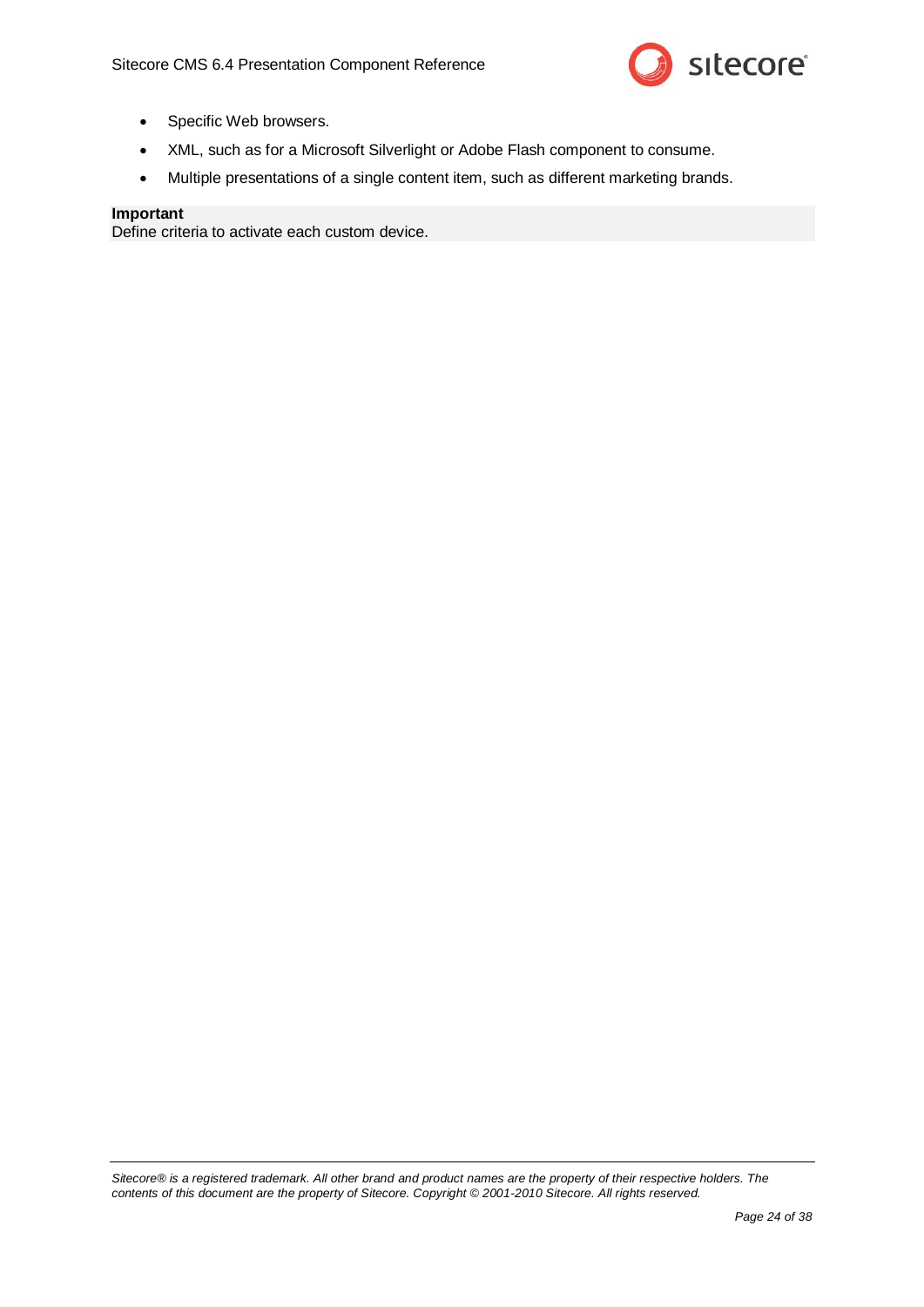

### <span id="page-24-0"></span>**3.3 Layout Details**

Layout details specify reusable presentation components for the layout engine to invoke to service requests for items from different types of devices. Use layout details:

- To control the layout, sublayouts, and renderings that the layout engine invokes to service HTTP requests for individual items or types of items.
- To reuse presentation components declaratively to service requests for multiple items.
- To define multiple presentations of an item for different types of Web clients.

### <span id="page-24-1"></span>**3.3.1 Layout Details Implementation**

Layout details in the context item specify the layouts and renderings to invoke when different types of devices request each item. For more information about devices, see the section [Devices.](#page-22-0)

Layout details for each device in each item indicate which layout to apply, and which sublayouts and renderings to populate each placeholder in the layout and any nested sublayouts. Layout details instruct the layout engine to populate the same placeholders in common layouts and sublayouts dynamically with different components for different items or types of items. Each presentation component can generate output dynamically using data in a Sitecore database, Sitecore APIs, or any APIs or other resources available to ASP.NET or XSL.

Layout details separate data from presentation until runtime, providing content and presentation component reuse, flexibility in administration, simplified global user interface changes such as rebranding, support for distinct presentation for sub-sites, and other user interface administration requirements.

The standard template inherited by most other data templates defines a field to contain layout details. $16$ 

**Tip**

 $\overline{\phantom{a}}$ 

To minimize administration, rather than defining layout details in each content item, define layout details in the standard values of each data template.<sup>17</sup>

### <span id="page-24-2"></span>**3.3.2 Layout Deltas**

Layout deltas allow items to inherit partial layout details from a cloned item or standard values from the data template.

When you update layout details on an item that inherits layout details the field that contains layout details stores only the differences from the inherited layout details. Changes to layout details in the base item dynamically apply to items that contain layout deltas.

Layout details are cumulative. A layout delta in a clone applies to a layout delta in the cloned item that applies to standard values.

 $16$  For more information about the standard template, see the Data Definition Reference at [http://sdn.sitecore.net/Reference/Sitecore%206/Data%20Definition%20Reference.aspx.](http://sdn.sitecore.net/Reference/Sitecore%206/Data%20Definition%20Reference.aspx) For more information about standard values, see the Data Definition Reference at [http://sdn.sitecore.net/Reference/Sitecore%206/Data%20Definition%20Reference.aspx.](http://sdn.sitecore.net/Reference/Sitecore%206/Data%20Definition%20Reference.aspx)

*Sitecore® is a registered trademark. All other brand and product names are the property of their respective holders. The contents of this document are the property of Sitecore. Copyright © 2001-2010 Sitecore. All rights reserved.*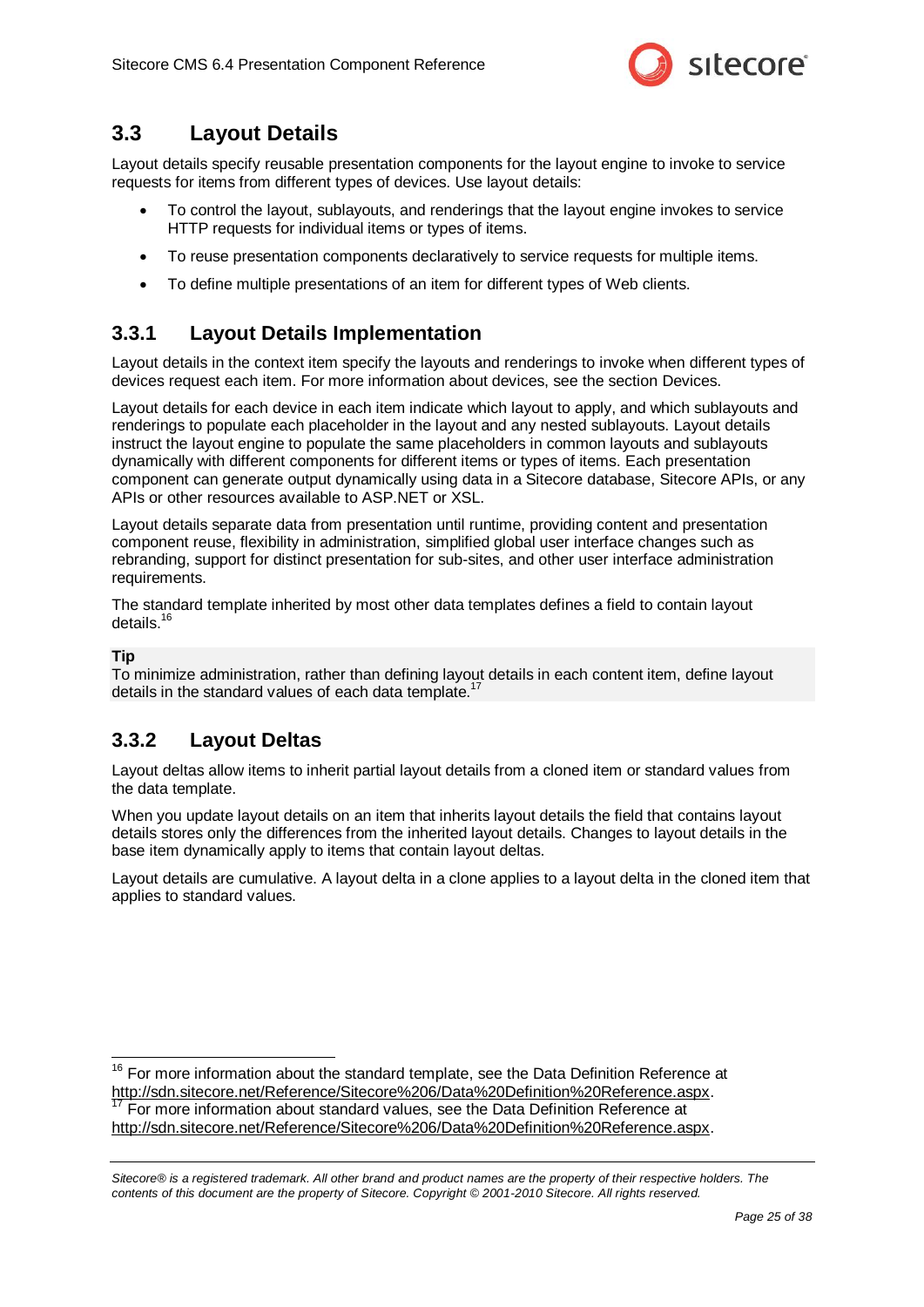

### <span id="page-25-0"></span>**In Sitecore CMS 6.3 and Earlier**

Define layout details on the item template, standard values item.

To change layout details:

- Developers use the Content Editor and edit the layout details in standard items on the template or customize the layout details on individual content items.
- Business users Use the Page Editor, Design Pane. The option to *Save as standard layout* means save these values on the standard values item of the template. They can also save the changed layout on the current item only.

When a developer changes the layout on a template standard item this change is inherited by all items that are based on this template.

However, items with their own custom layout details do not inherit values from the standard values item and will be unaffected by layout changes made on the standard values item of the template.

### <span id="page-25-1"></span>**In Sitecore CMS 6.4 and Later**

Define layout details on the item template, standard values item.

To change layout details:

1

- Developers use the Content Editor and edit the layout details in standard items on the template or customize the layout details on individual content items.
- Business users Use the Page Editor in Design mode When they save changes to layout details these changes are saved to the current item only and not to the item template standard values.

If a Business user wants to reset the item's layout details on the template standard value, they click the Reset button. Developers have more options.

When a developer changes the layout on a template standard value this change is inherited by all items and clones based on this template.

Items with custom layout details are rendered using a combination of the new layout details from the template and the layout customizations made by the user. This difference between the two is the layout delta.

### <span id="page-25-2"></span>**3.3.3 Layout Details vs. ASP.NET Content and Master Pages**

ASP.NET supports master pages, which provide some of the features that layouts provide. Master pages (which use the . aspx extension) contain content and reference master pages (. master files) that control presentation.<sup>18</sup> ASP.NET master pages contain controls that ASP.NET applies to multiple content pages.

Sitecore enhances the ASP.NET page generation process by providing abstract content storage and declarative layout details stored in a database rather than on a file system. Layout files can be ASP.NET content pages that reference master pages, Sitecore developers generally avoid master pages and content pages due to the greater flexibility and reusability provided by declarative layout details.

Sitecore items are logically similar to ASP.NET content pages in that they contain content and reference presentation components, but with much greater flexibility than ASP.NET content pages provide. Rather than referencing a single master page, a content item can reference different layouts and renderings to invoke when the different types of devices request the item. Unlike ASP.NET

 $18$  For more information about ASP.NET master pages and content pages, see [http://msdn2.microsoft.com/en-us/library/wtxbf3hh.aspx.](http://msdn2.microsoft.com/en-us/library/wtxbf3hh.aspx)

*Sitecore® is a registered trademark. All other brand and product names are the property of their respective holders. The contents of this document are the property of Sitecore. Copyright © 2001-2010 Sitecore. All rights reserved.*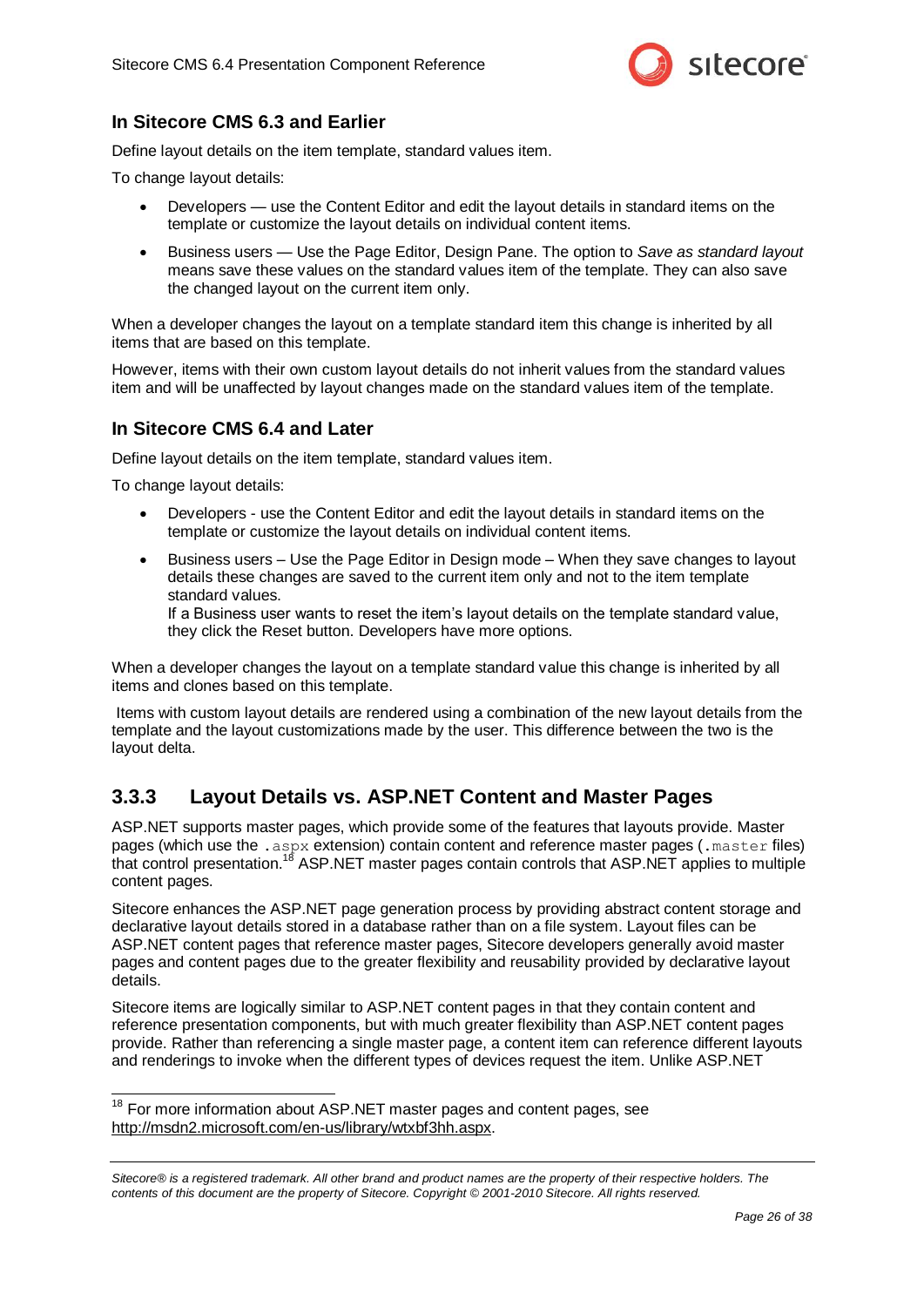

content pages, you can translate items into any number of languages, and process items using different layouts and renderings for any number of devices.

Sitecore layouts are similar to ASP.NET master pages in that they contain controls applied to a number of content items. Unlike master pages that allow only one layer of nesting, layout details support declarative nesting of presentation components to any level.

ASP.NET master pages provide a page-based architecture, which can present challenges when developing navigation, reusing content, or implementing other dynamic features. The Sitecore layout engine provides a data-driven architecture that facilitates navigation, reuse, and other dynamic features.

### <span id="page-26-0"></span>**3.3.4 Conditional Rendering**

1

You can use conditional rendering to dynamically show or hide renderings and to set rendering properties and parameters.<sup>19</sup> Select conditional rendering rules in the **Personalization** rendering parameter of the rendering in the **Control Properties** dialog. For more information about the **Personalization** rendering parameter, see the section [The Personalization Rendering Parameter.](#page-15-1)

 $19$  For more information about conditional rendering, see the Rules Engine Cookbook at [http://sdn.sitecore.net/Reference/Sitecore%206/Rules%20Engine%20Cookbook.aspx.](http://sdn.sitecore.net/Reference/Sitecore%206/Rules%20Engine%20Cookbook.aspx)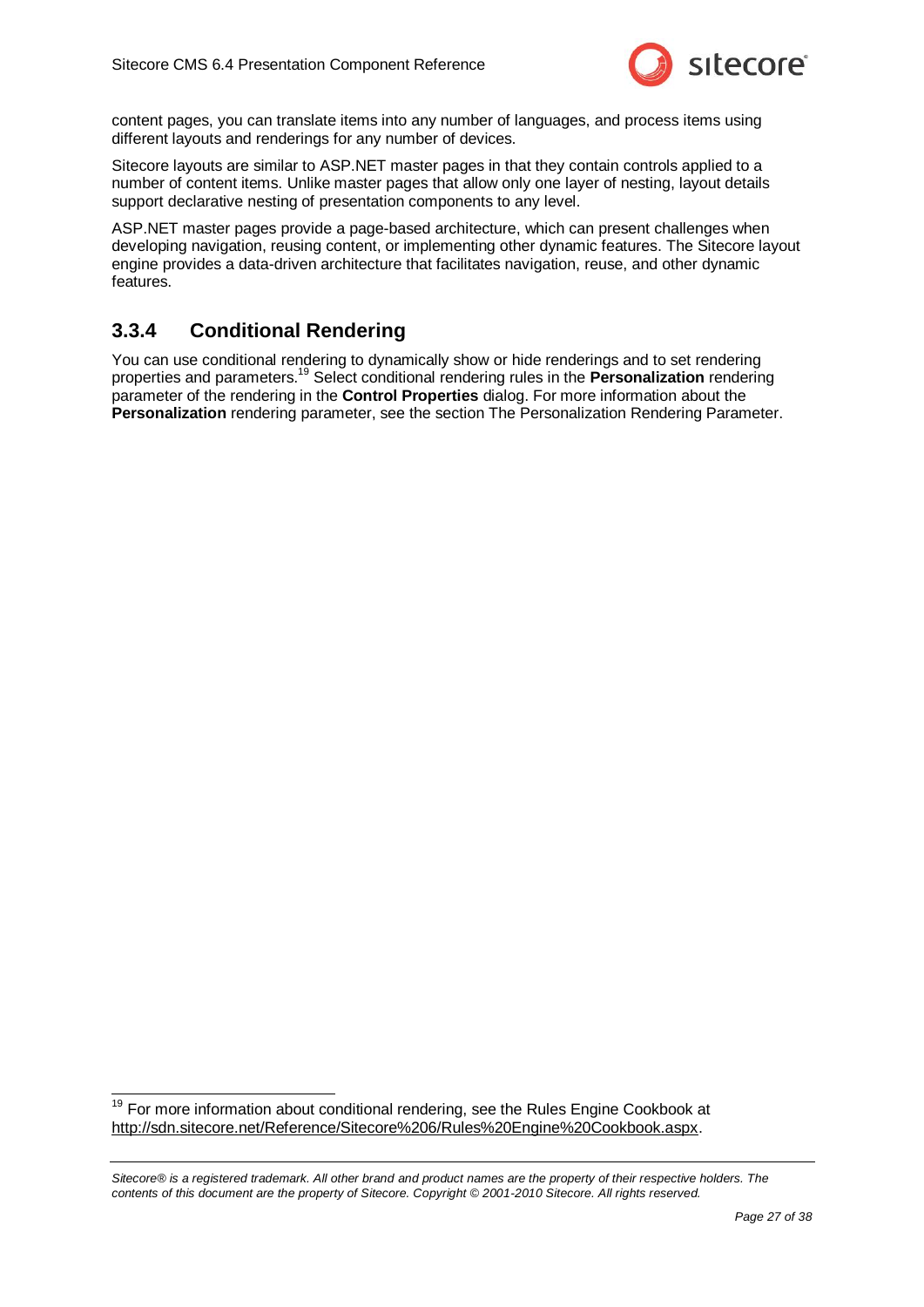

### <span id="page-27-0"></span>**3.4 Presentation Component Definition Items**

All presentation components involve files on disk, such as a compiled class in a .NET assembly or an .ascx, .aspx, .xslt, or other code file. Presentation components often depend on CSS, JavaScript, media, and other files on disk, which may or may not have corresponding definition items in Sitecore.

Layouts, sublayouts, XSL renderings, and other types of items consist of a definition item that contains a field named **Path** that specifies the path to file on disk that implements the presentation logic. Fields in Web control rendering definition items and method rendering definition items contain information to identify the .NET component for the layout engine to invoke.

#### **Warning**

If you move, duplicate, rename, or delete a definition item, Sitecore does not automatically update the **Path** field. If you create, move, duplicate, rename, or delete a file, Sitecore does not automatically create, move, duplicate, rename, or delete the corresponding definition item.

#### **Important**

When copying presentation components from one environment to another, include new and updated files and the corresponding definition items.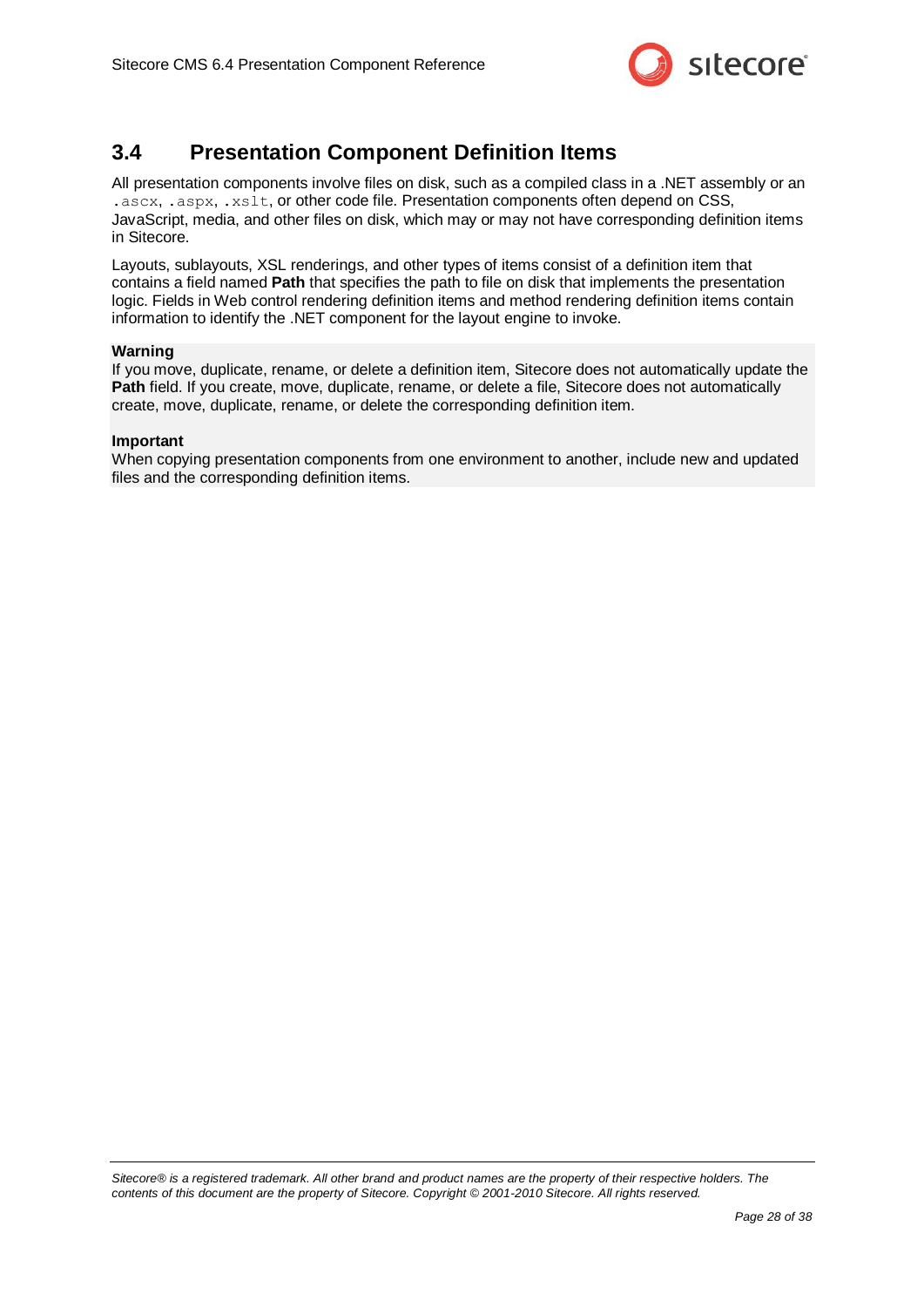

# **Chapter 4**

# <span id="page-28-0"></span>**Output Caching**

This chapter describes features of the layout engine that you can use to cache the output of each presentation component to maximize performance and throughput.

This chapter first describes the various criteria by which you can cache each rendering, and then explains how Sitecore caches rendered output by those criteria.

This chapter contains the following sections:

- [Rendered Output](#page-29-0) Caching Options
- [Rendered Output Caching Implementation](#page-30-0)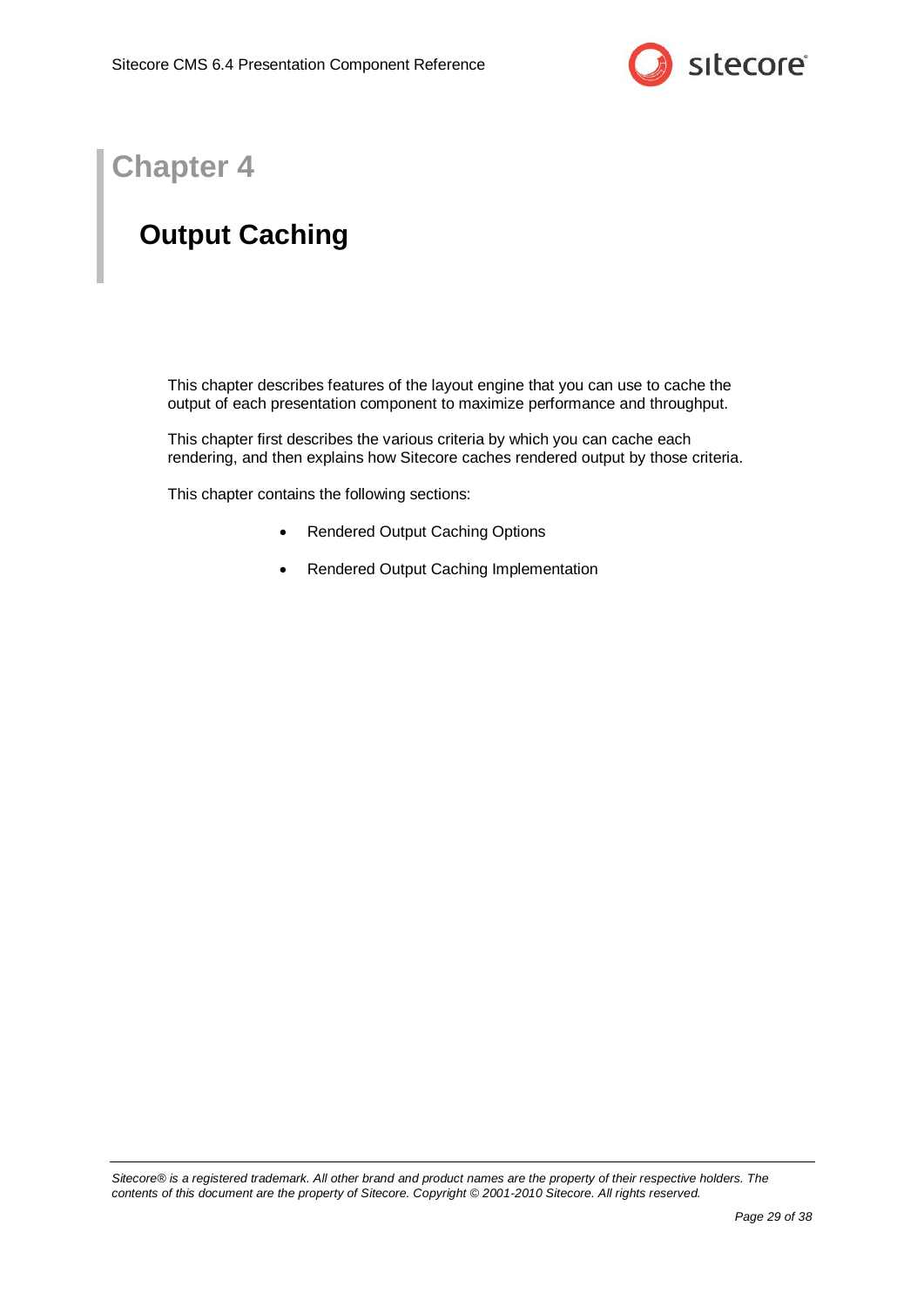

### <span id="page-29-0"></span>**4.1 Rendered Output Caching Options**

Each presentation component can generate different output under different conditions. For example, a footer rendering can generate the same output for all pages, while a breadcrumb rendering can generate different output for different items, and a navigation rendering can generate different output for different users based on their access rights to content items.

The layout engine can cache the output of each rendering. Developers use rendered output caching to improve performance by retrieving output generated previously by that component under the same conditions instead of invoking the component again. While output caching does not eliminate the need for data structure and code optimization, caching can increase performance significantly, especially in high-volume solutions.

#### **Important**

Caching is critical to overall solution performance. The most efficient way to increase the throughput and capacity of a Sitecore solution is often to optimize output caching configuration.

#### **Important**

Do not cache the output of components that respond to ASP.NET page events without understanding the implications.

#### **Important**

Do not confuse Sitecore rendered output caching with ASP.NET page and fragment caching as implemented with the OutputCache directive in Web forms and Web user controls. Developers should not use ASP.NET page and fragment caching with Sitecore content, or must clear the ASP.NET cache when required, such as after Sitecore publishing operations. In Sitecore documentation, the term caching refers to Sitecore rendered output caching unless otherwise specified.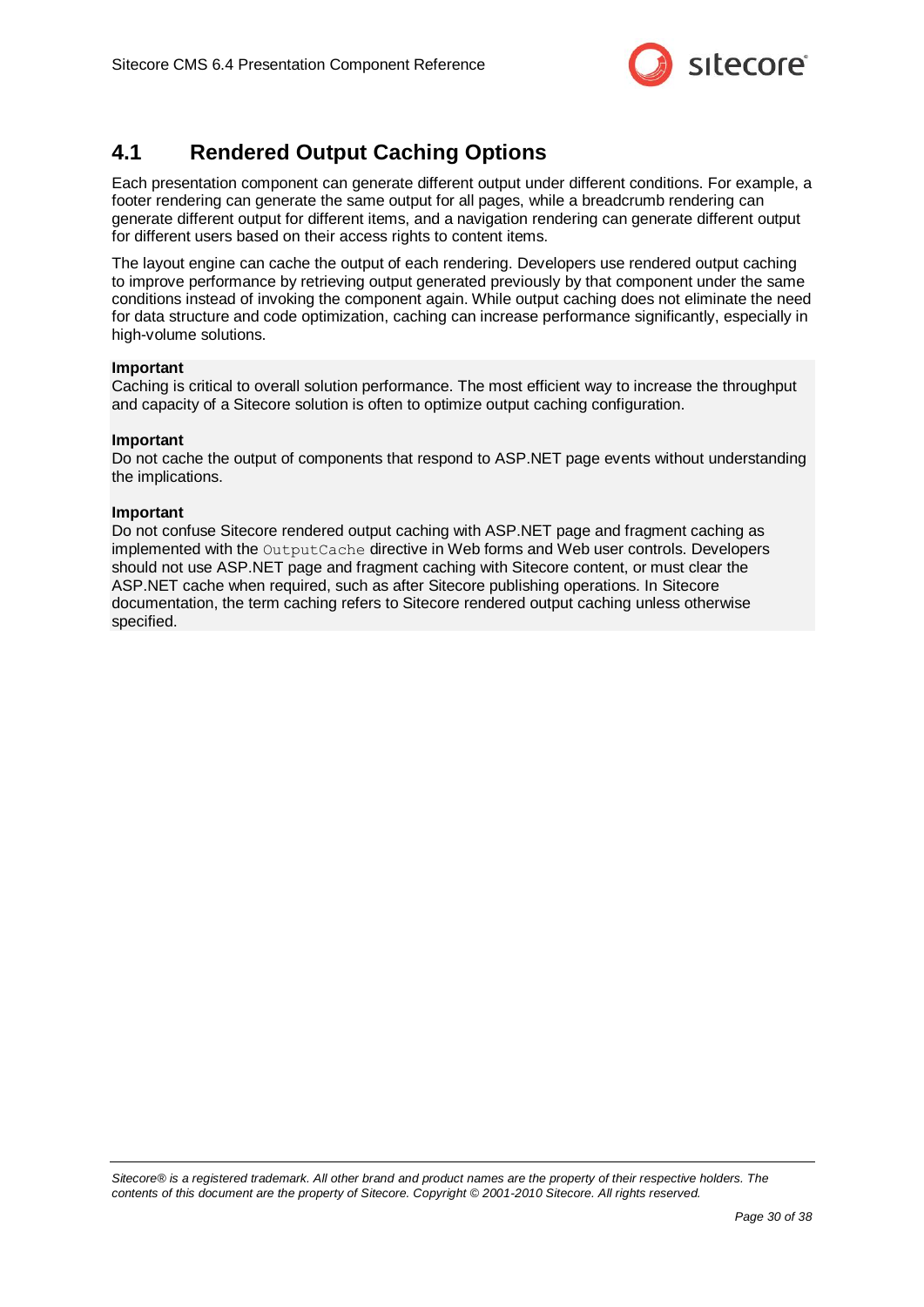

### <span id="page-30-0"></span>**4.2 Rendered Output Caching Implementation**

By default, the layout engine executes each presentation component for each HTTP request, without any output caching.

#### **Important**

You must select caching criteria each time you use a presentation component.

#### **Note**

Without customization, you cannot cache the output of a method rendering or a URL rendering.

The layout engine manages a separate output cache for each managed Web site. Caching automatically varies by managed Web site.

Each output cache consists of a list of any number of key-value pairs. Each cache key is a unique string identifying a presentation component and various caching criteria. The value in the cache corresponding to that cache key is the output of that component under those criteria. Multiple invocations of a single presentation component can generate cache entries with different cache keys representing output generated by a single rendering under different conditions.

Each cache key automatically includes the context language. Cache keys include a presentation component identifier, such as the ID of the rendering definition item or the path to the sublayout file or the XSL rendering file. Caching automatically varies by component and by language.

#### **Important**

To cache the output of a Web control, override the GetCachingID() method to return an identifier for the rendering, such as the GUID of the rendering definition item or the namespace and class name.

#### **Note**

Caching can vary by multiple criteria. For example, you can configure caching for a presentation component to vary by both data source and user.

When you set the *VaryBy* properties described in the following sections to True, Sitecore adds corresponding tokens to the cache key, causing caching to vary by those properties. When the layout engine evaluates a presentation component configured to cache output, it retrieves cached output if an entry with the corresponding key exists in the cache.

If you do not configure caching for a presentation component, or the cache does not contain a corresponding entry, then the layout engine invokes the component. If the component has caching properties, then the layout engine adds an entry with the corresponding key to the cache.

#### **Important**

To minimize both memory usage and the number of times the system must invoke each component, cache the output of each sublayout and rendering by the fewest criteria possible.

#### **Note**

By default, publishing clears output caches.

### <span id="page-30-1"></span>**4.2.1 Which Cache Settings Apply?**

Sitecore allows developers to define output cache criteria in three places:

- In the **Caching** section of the sublayout and rendering definition item.
- In the properties of the presentation component when you statically bind it to a layout or sublayout.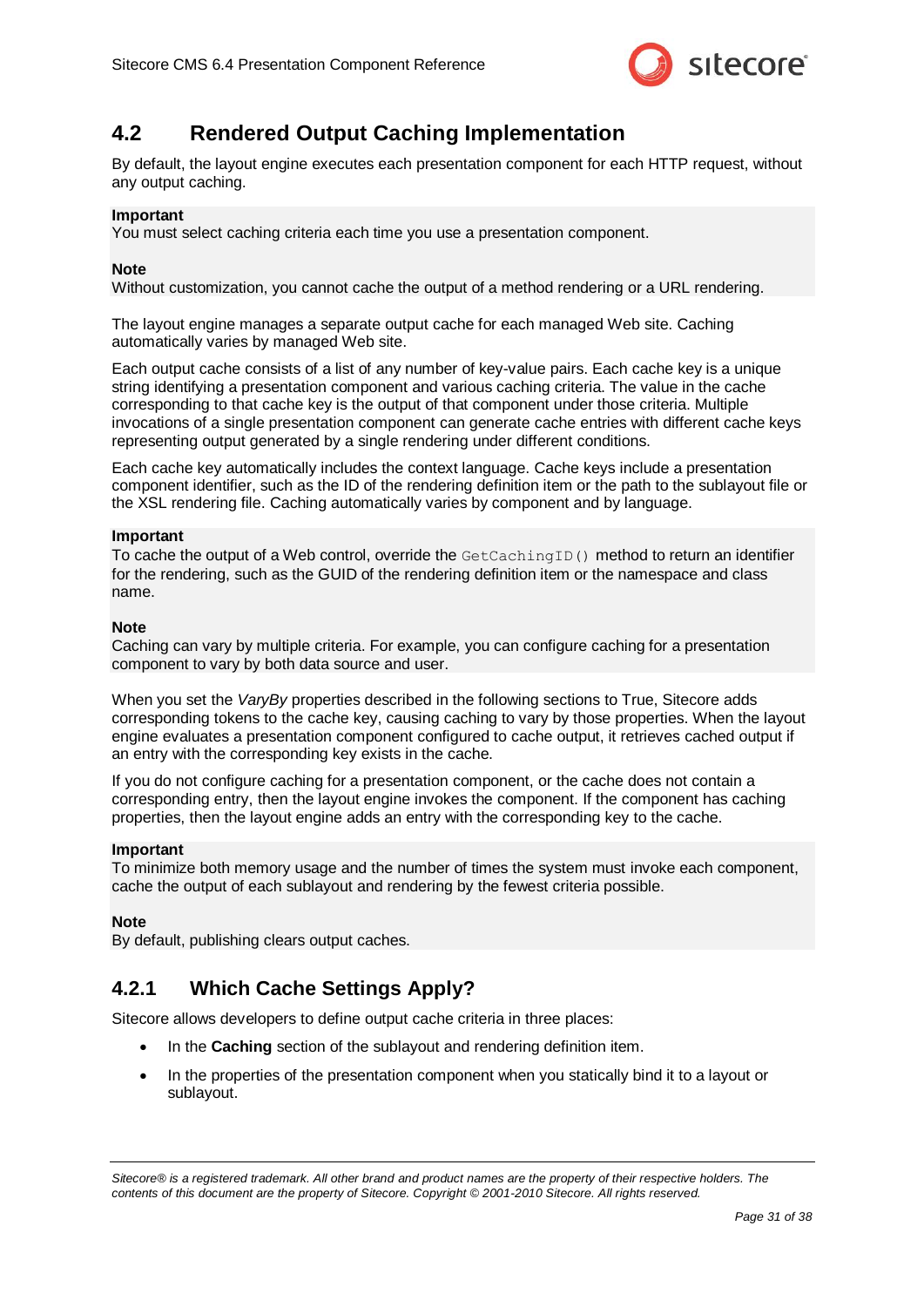

 In the **Caching** section of the **Control Properties** dialog when you bind a presentation component to a placeholder in layout details.

The layout engine uses cache criteria defined in the **Caching** section of the definition item under two conditions:

- When a developer statically binds a rendering to a layout or sublayout using the **Developer Center** or the **Grid Designer**, Sitecore copies caching properties from the rendering definition item to the control (a static reference to the presentation component).
- When layout details do not specify caching criteria for presentation components dynamically bound to placeholders.

When you dynamically bind a rendering to a placeholder using layout details, cache settings explicitly defined in layout details override cache settings defined in the rendering definition item. Cache settings defined in the definition item apply only when no caching settings exist in the **Caching** section in the **Control Properties** dialog.

### <span id="page-31-0"></span>**4.2.2 Output Caching Properties**

Cacheable presentation components support the following caching properties. All caching properties default to false.

### <span id="page-31-1"></span>**Cacheable**

The **Cacheable** property of each use of a presentation component controls whether or not the layout engine caches the output of that component. If the **Cacheable** property is False, then the layout engine invokes the component each time it processes a reference to the component. The layout engine never caches or retrieves the output of the component from cache, regardless of any of the *VaryBy* properties defined in the following sections.

If the **Cacheable** property is True and no *VaryBy* properties are True, then the layout engine invokes the presentation component on its first use by each managed Web site for each language and writes that output to the cache, then retrieves that cached output for all subsequent uses of that component for that managed site and language. If the **Cacheable** property is True and one or more *VaryBy* properties are **True**, then those *VaryBy* properties control whether or not the layout engine invokes the component or retrieves cached output generated previously under the same *VaryBy* conditions.

#### Set the **Cacheable** attribute:

- To False for any renderings for which the layout engine should not cache output.
- To True for any renderings for which the layout engine should cache output.
- To True with no True *VaryBy* properties for components for which output does not vary by any criteria other than logical site and language.
- To True with one or more true *VaryBy* properties for components that generate different output under the specified conditions.

#### **Note**

If the **Cacheable** property of a presentation component is false, then *VaryBy* properties have no effect. The layout engine never caches the output of components for which the **Cacheable** property is false or undefined.

#### <span id="page-31-2"></span>**VaryByData**

The **VaryByData** property controls whether or not output caching varies based on the data source of the presentation component.

*Sitecore® is a registered trademark. All other brand and product names are the property of their respective holders. The contents of this document are the property of Sitecore. Copyright © 2001-2010 Sitecore. All rights reserved.*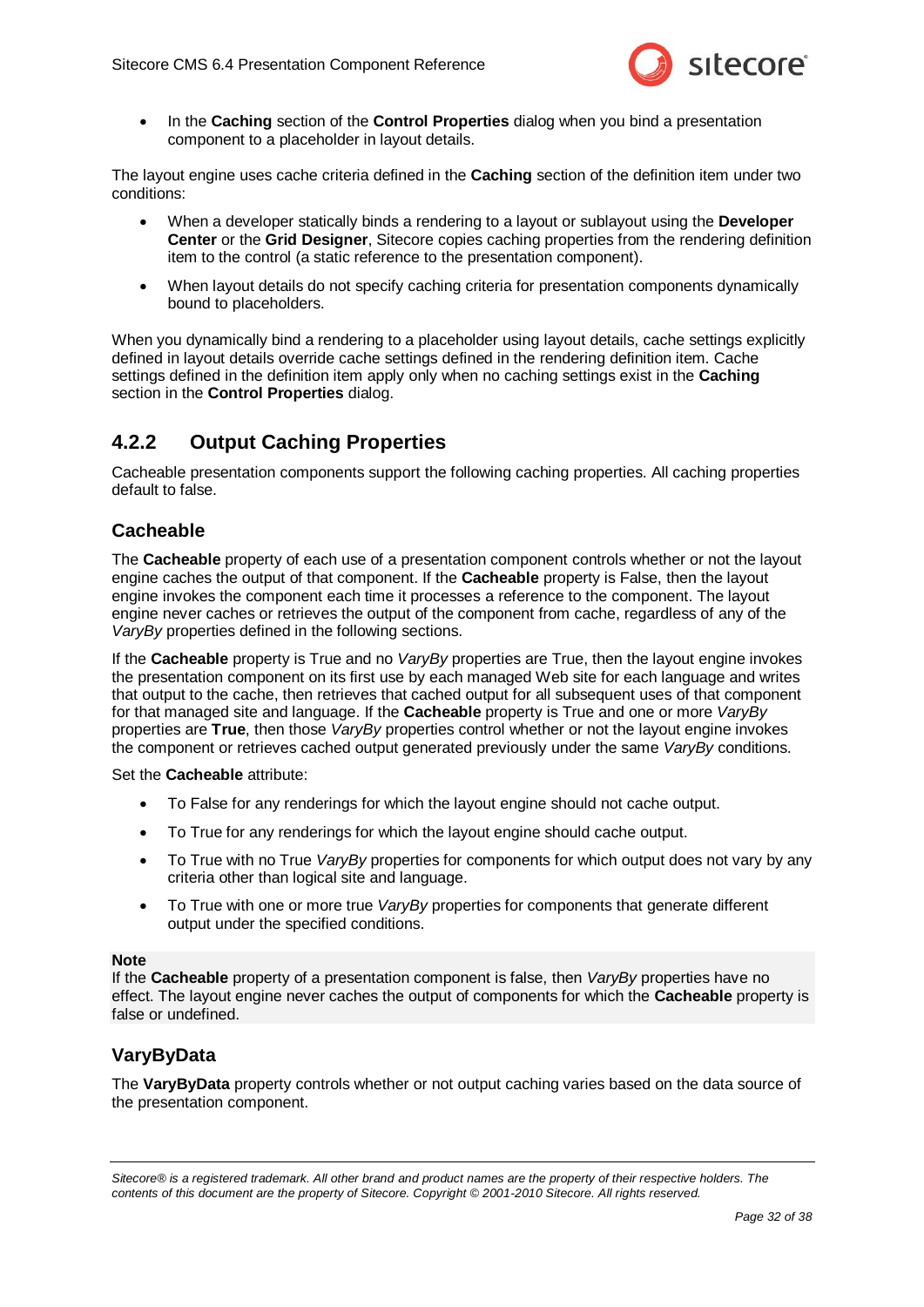

Set the **VaryByData** property:

- To False for components that do not generate different output when used with different data sources.
- To True for components that generate different output when used with different data sources.

#### <span id="page-32-0"></span>**VaryByDevice**

The **VaryByDevice** property controls whether or not caching varies based on the name of the context device.

Set the **VaryByDevice** property:

- To False for components that do not generate different output when used with different devices.
- To True for components that generate different output when used with different devices.

### <span id="page-32-1"></span>**VaryByLogin**

The **VaryByLogin** property controls whether or not output caching varies based on whether or not the user has authenticated.

Set the **VaryByLogin** property:

- To False for components that do not generate different output for authenticated than for unauthenticated visitors.
- To True for components that generate different output for authenticated than for unauthenticated visitors.

#### **Note**

For caching configuration involving the **VaryByLogin** property, the layout engine treats all anonymous users as a single authenticated user.

#### <span id="page-32-2"></span>**VaryByParm**

The **VaryByParm** property controls whether or not output caching varies based on rendering parameters passed to the presentation component.

Developers set the **VaryByParm** property:

- To False for components that do not generate different output when passed different rendering parameters.
- To True for components that generate different output when passed different parameters.

#### **Note**

Solutions built with earlier versions of Sitecore may have used the token **VaryByParam** instead of **VaryByParm**. Update any instances of **VaryByParam** to **VaryByParm**.

#### <span id="page-32-3"></span>**VaryByQueryString**

The **VaryByQueryString** property controls whether or not output caching varies based on query string parameters passed in the URL.

Developers set the **VaryByQueryString** property:

 To True for components that generate different output when supplied different query string parameters.

*Sitecore® is a registered trademark. All other brand and product names are the property of their respective holders. The contents of this document are the property of Sitecore. Copyright © 2001-2010 Sitecore. All rights reserved.*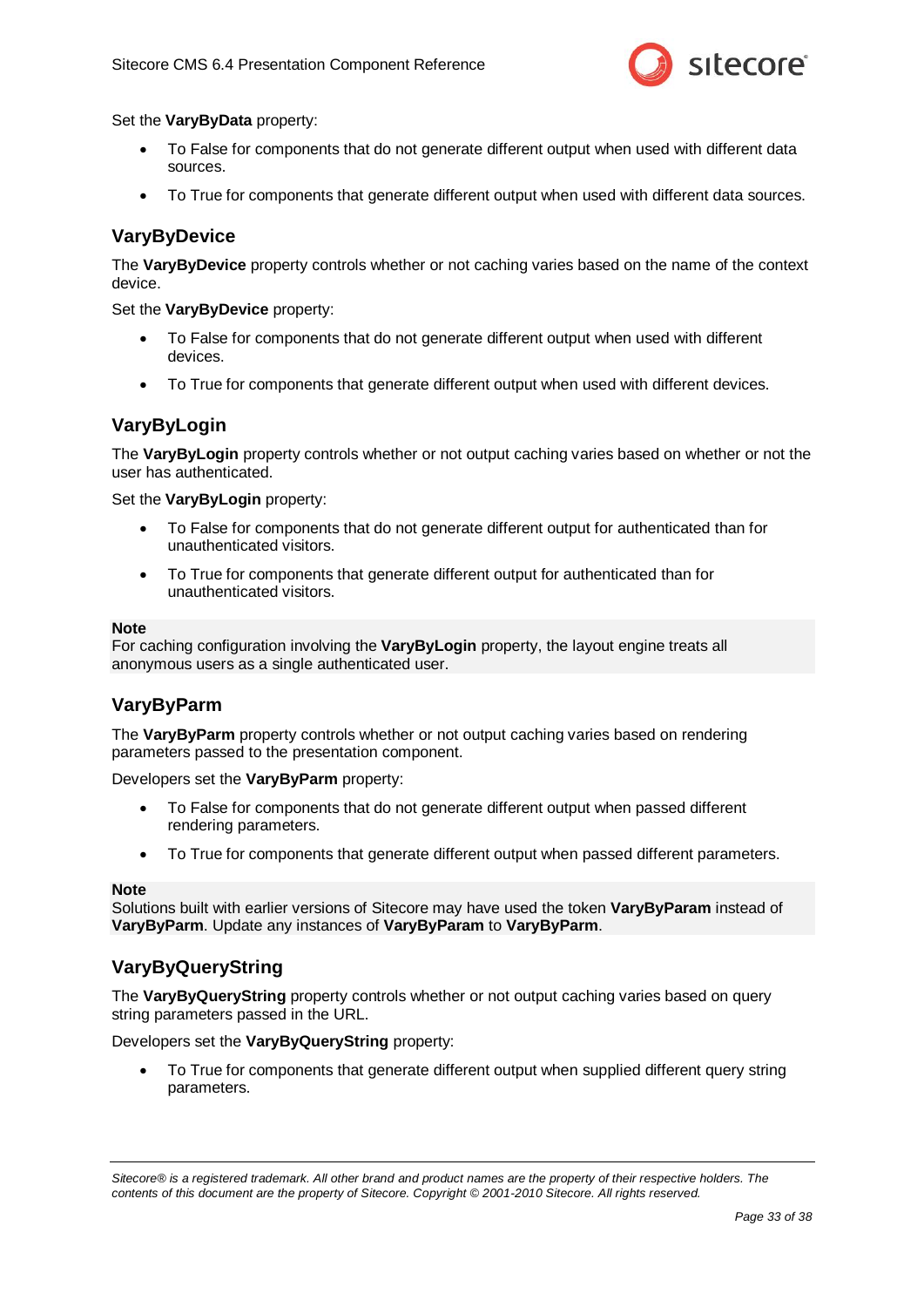

 To False for components that do not generate different output when supplied different query string parameters.

#### **Note**

The **VaryByParm** property causes output caching to vary based on rendering parameter values passed by the developer. The **VaryByQueryString** property causes output caching to vary based on parameters passed in the URL query string.

### <span id="page-33-0"></span>**VaryByUser**

The **VaryByUser** property controls whether or not output caching varies by the domain and username of the context user.

Developers set the **VaryByUser** property:

- To False for components that do not generate different output for different users.
- To True for components that generate different output for different users, when the number of active users between publishing operations is relatively small.

#### **Note**

The **VaryByUser** treats all anonymous users as a single authenticated user.

#### **Note**

To avoid excess memory consumption, avoid using the **VaryByUser** property except in solutions with relatively small numbers of users, or monitor cache utilization closely.

#### **Note**

The **VaryByLogin** property causes Sitecore to generate different output depending based on whether or not a user has authenticated, differentiating anonymous users from authenticated users. The **VaryByUser** property causes Sitecore to generate different output for each user.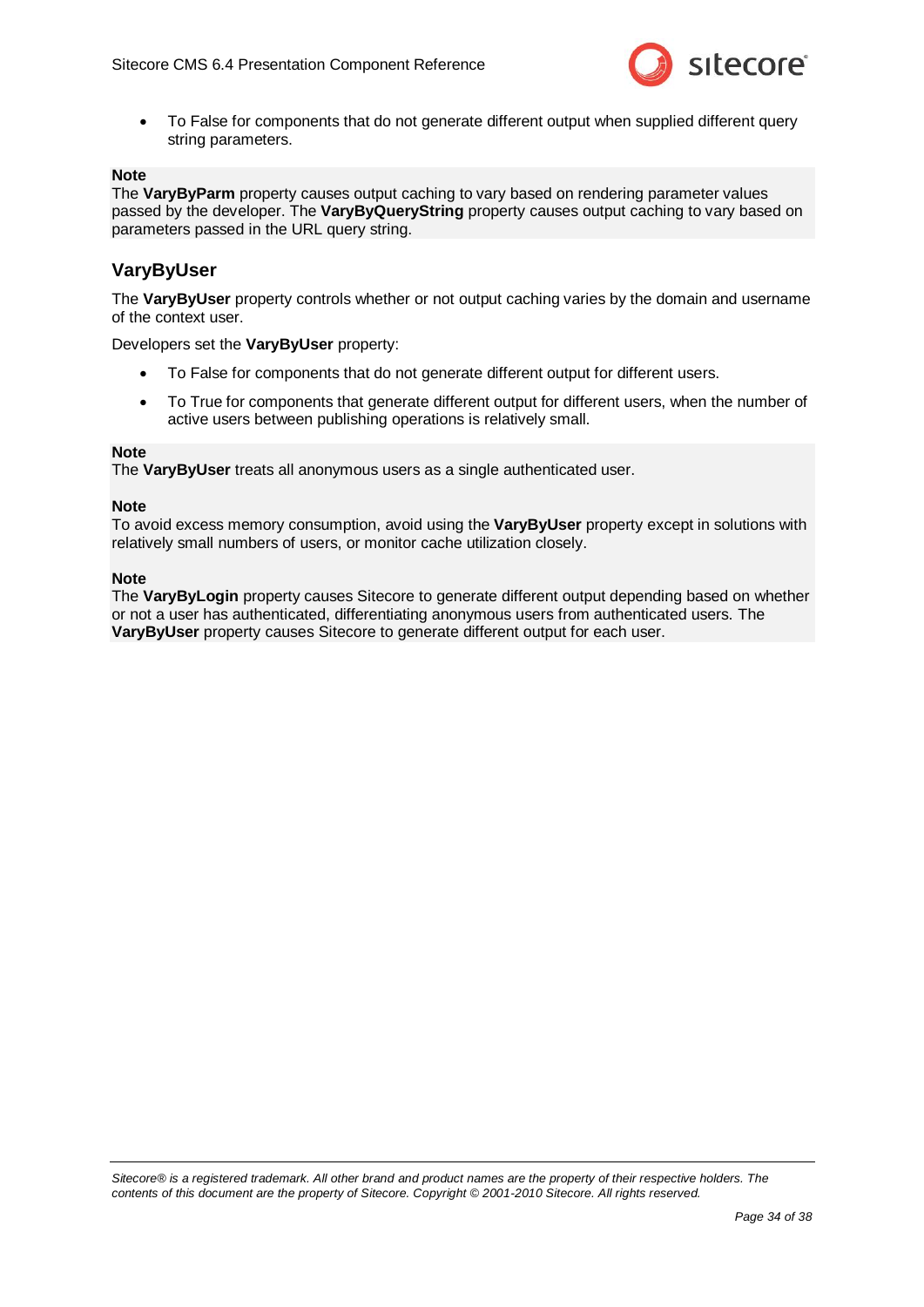

# **Chapter 5**

# <span id="page-34-0"></span>**Choosing Presentation Technology**

This chapter provides guidance for choosing between available presentation component technologies.

This chapter begins by describing general presentation technology considerations, and continues to discuss considerations specific to XSL renderings, sublayouts, and Web controls.

This chapter contains the following sections:

- [General Presentation Technology Considerations](#page-35-0)
- [Specific Presentation Technology Considerations](#page-36-0)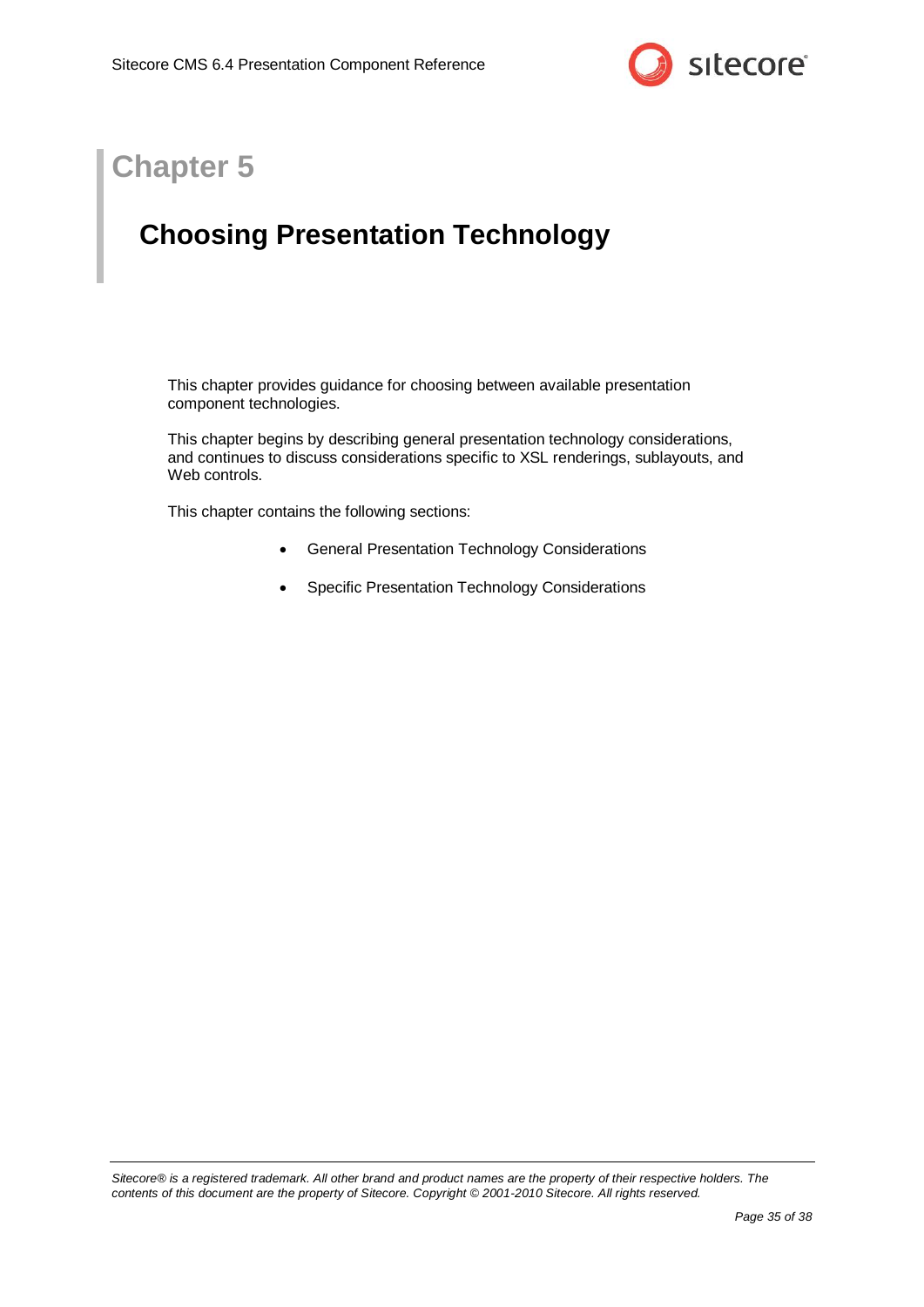

### <span id="page-35-0"></span>**5.1 General Presentation Technology Considerations**

Consider the following when selecting a technology for each presentation component:

- Layouts represent markup superstructures shared to numerous page views.
- Placeholders represent regions of layouts and sublayouts to which the layout engine dynamically binds renderings according to layout details.
- Existing Web forms and Web user controls convert most easily to sublayouts.
- Only layouts and sublayouts can contain placeholders.
- Web control renderings can easily wrap or replace existing Web controls.
- Method renderings can easily wrap existing .NET methods.
- Web part renderings can easily reference existing Web parts.
- URL renderings embed content retrieved from another URL.
- XML layouts, XML controls, XML dialogs, and XML forms are appropriate for CMS user interfaces.

For any presentation component for which the technology choice is not clear based on the considerations above, choose between implementing the component as a sublayout, as a Web control rendering, or as an XSL rendering.

#### **Note**

Each page can contain presentation components implemented in multiple technologies.

In general, XSL renderings are appropriate for components that generate markup by processing the Sitecore item hierarchy and retrieving field values, while sublayouts and Web control renderings are appropriate for presentation components containing significant logic.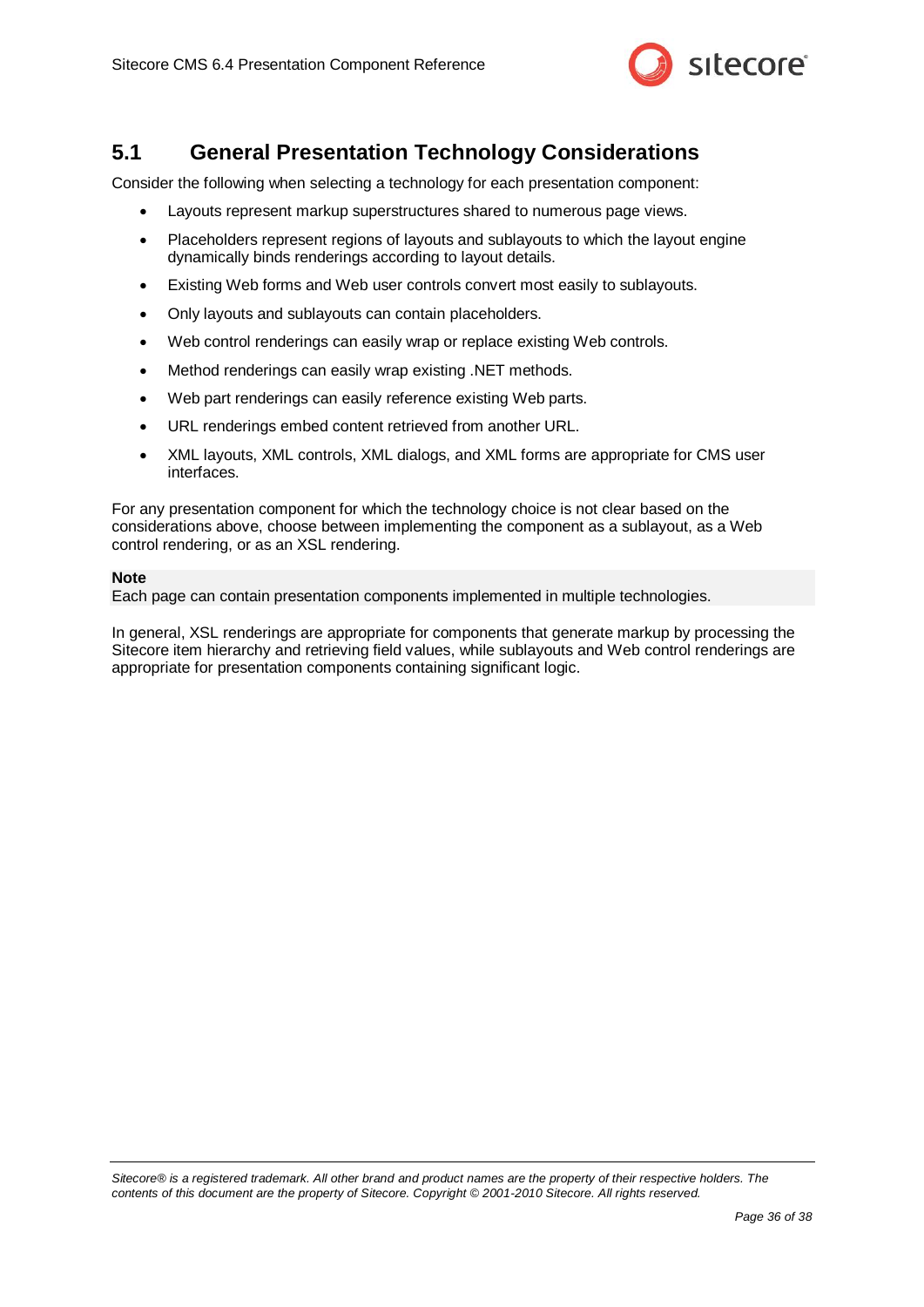

### <span id="page-36-0"></span>**5.2 Specific Presentation Technology Considerations**

The following sections describe specific advantages and disadvantages of the technologies that you can use to implement each presentation component.

### <span id="page-36-1"></span>**5.2.1 Sublayout Considerations**

Sublayouts provide all of the features of ASP.NET Web user controls. Sublayouts separate design (the .ascx file) from logic (the optional code-behind or code-beside file). Sublayouts have access to the Sitecore context, the Sitecore database and .NET APIs, as well as any resources and APIs available to ASP.NET. Sublayouts support nested ASP.NET controls including Sitecore placeholders. Developers can step through compiled sublayout code using the Visual Studio debugger.

### <span id="page-36-2"></span>**5.2.2 XSL Rendering Considerations**

With only a little knowledge of XSL and XPath syntax, XSL can be a powerful language for generating markup, similar to HTML but with logic to generate output dynamically. XSL is an open standard defined by the W3C. For developers fluent in the syntax, XSL can be efficient and elegant for a variety of presentation tasks.

XSL is perfectly suited for generating markup, especially by reformatting XML into HTML or XHTML. XSL is often appropriate for retrieving and formatting field values, as well as recursive functions, such as site maps and breadcrumbs. XSL can be especially useful in prototyping, and developers can convert XSL renderings to one of the .NET technologies when needed.

XSL uses text files that you can edit in the **Developer Center** or Microsoft **Visual Studio**. When you update an XSL rendering, ASP.NET does not restart as it does when you edit a compiled .NET rendering.

Sitecore XSL extension controls and functions automatically support inline editing of field values in the CMS database.

The preview frame beneath the editing pane in **Developer Center** allows the developer to select a data source item and view the output of XSL renderings in real time while editing the code.

XSL and XPath syntax, as well as the lack of common programming features available to XSL code, result in XSL being ill suited for complex logic. The declarative programming model is unfamiliar to many developers. Complex XPath and other statements in XSL code can be difficult to maintain. XSL is generally not suited to working with multiple data sources, especially resources other than XML.

While developers often edit XSL in integrated development environments such as Microsoft **Visual Studio**, offline XSL editors cannot access the XML representations of Sitecore databases or invoke .NET XSL extensions. Developers cannot debug XSL renderings using **Visual Studio**, though XSL renderings can write to the trace visible in the Sitecore debugger. XSL renderings do not provide compile-time error detection, only runtime exception management.

XSL renderings execute source code, which you must deploy to all environments including production. Dynamically interpreted XSL does not perform as well as native .NET code.

Whether or not a project uses XSL, Sitecore developers must understand ASP.NET. Because a you can accomplish anything with .NET that you can accomplish with XSL, XSL is an optional technology requiring additional developer skills to implement and support. Using both XSL and .NET can result in similar logic in two languages.

XSL renderings can invoke .NET logic through XSL extensions, allowing presentation control through flexible XSL markup with logic in compiled .NET code. While XSL transformation performance may never equal that of a native .NET component, the advantages of XSL for formatting can outweigh the performance differential, especially for components that generate output that you can cache.

*Sitecore® is a registered trademark. All other brand and product names are the property of their respective holders. The contents of this document are the property of Sitecore. Copyright © 2001-2010 Sitecore. All rights reserved.*